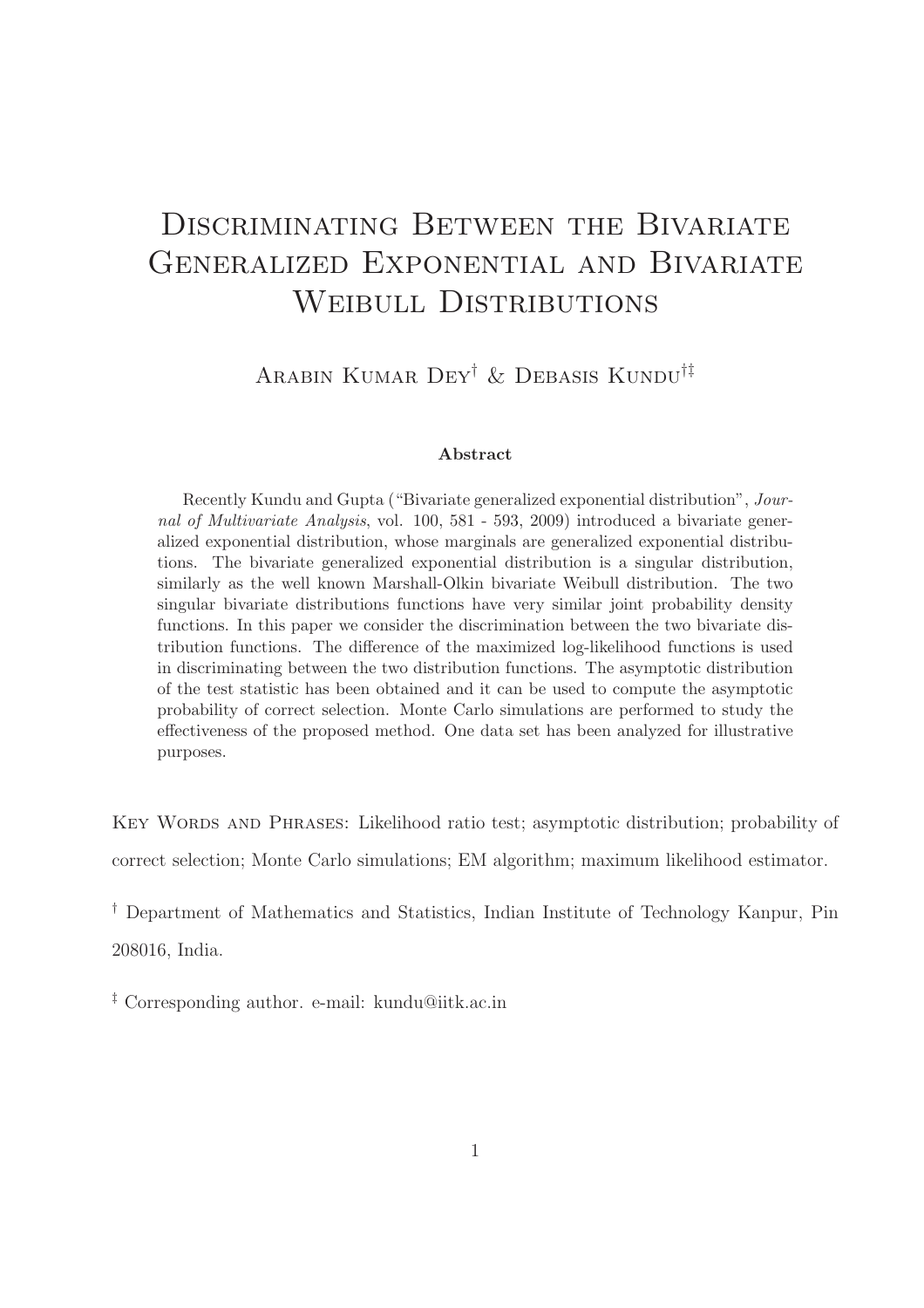### 1 INTRODUCTION

Recently, the two-parameter generalized exponential (GE) distribution proposed by Gupta and Kundu (1999) has received some attention. The two-parameter GE distribution, which has one shape parameter, and one scale parameter is a positively skewed distribution. It has several desirable properties, and many of its properties are very similar to the corresponding properties of the well known Weibull distribution. For example, the probability density functions (PDFs) and the hazard functions (HFs) of the GE distribution and Weibull distribution are very similar, and both the distributions have nice compact distribution functions. Both the distributions contain exponential distribution as a special case, therefore, they are extensions of the exponential distributions but in different manners. It is further observed that the GE distribution also can be used quite successfully in analyzing positively skewed data sets, in place of Weibull distribution, and often it is very difficult to distinguish between the two. For some recent developments on GE distribution, and for its different applications, the readers are referred to the review article by Gupta and Kundu (2007).

The problem of testing whether some given observations follow one of the two (or more) probability distribution functions, is quite an old statistical problem. Cox (1961), see also Cox (1962), first considered this problem in his classical paper, and he also discussed the effect of choosing the wrong model. Since then extensive work has been done in discriminating between two or more distribution functions, see for example Atkinson (1969, 1970), Bain and Englehardt (1980), Marshall, Meza and Olkin (2001), Dey and Kundu (2009, 2010) and the references cited therein.

In recent times it is observed, see Gupta and Kundu (2003, 2006), that due to the closeness between Weibull and GE distributions, it is extremely difficult to discriminate between these two distribution functions. Note that if the shape parameter is one, the two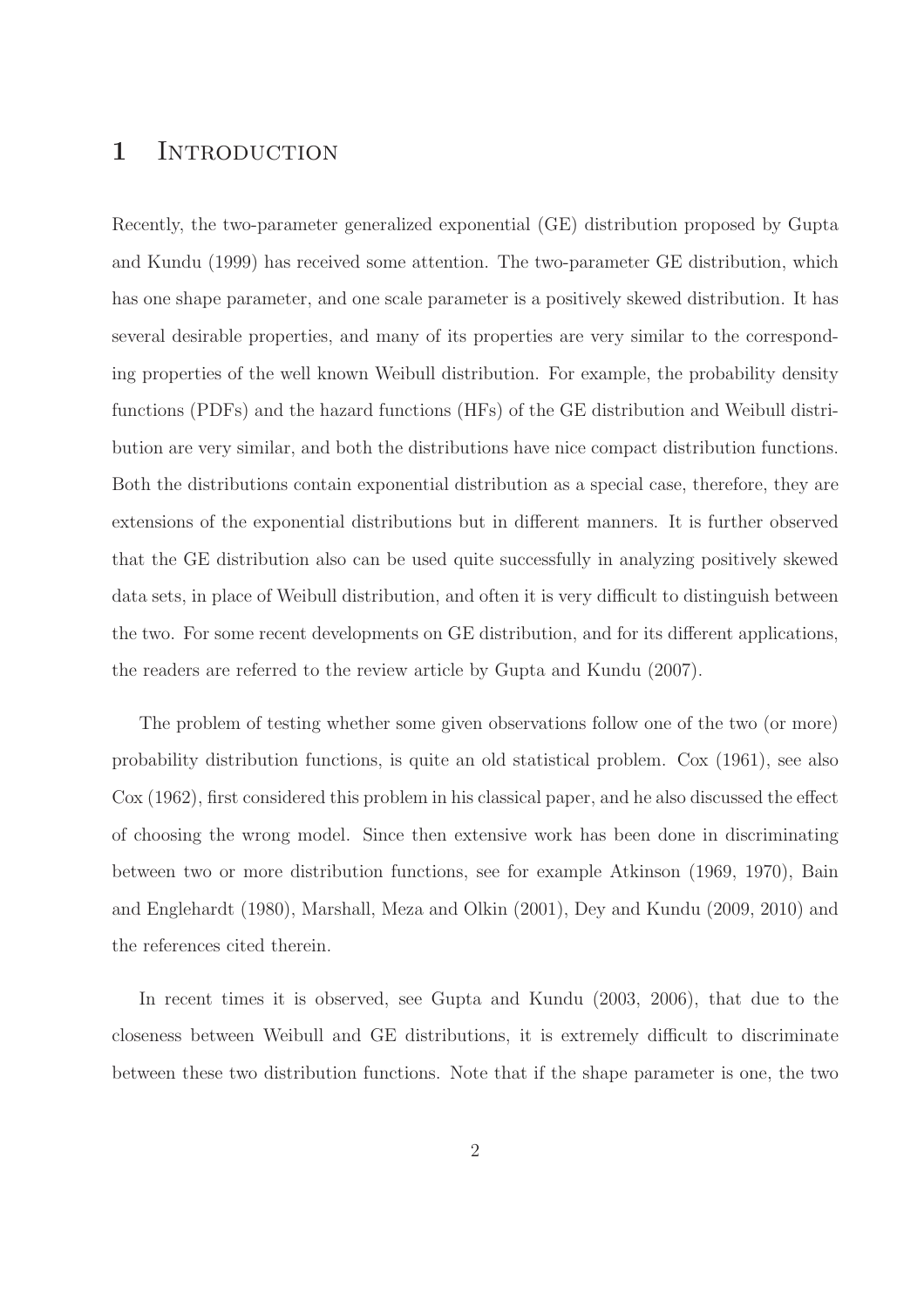distribution functions are not distinguishable. For small sample sizes the probability of correct selection (PCS) can be quite low even if the shape parameter is not very close to one. Interestingly, although extensive work has been done in discriminating between two or more univariate distribution functions, but no work has been found in discriminating between two bivariate distribution functions.

Recently Kundu and Gupta (2009) introduced a singular bivariate distribution function whose marginals are GE distribution functions, and named it as the bivariate generalized exponential distribution (BVGE). The four-parameter BVGE distribution has several desirable properties, and it can be used quite effectively to analyze bivariate data when there are ties. Another four-parameter well known bivariate singular distribution is the Marshall-Olkin bivariate Weibull (MOBW) distribution, which has been used quite effectively to analyze bivariate data when there are ties, see for example Kotz, Balakrishnan and Johnson (2000). The MOBW distribution has Weibull marginals. Therefore, it is clear that for certain range of parameter values, the marginals of the BVGE and MOBW will be very similar. In fact it is observed that the shapes of the joint PDFs of BVGE and MOBW also can be very similar in nature.

In this paper we consider discriminating between BVGE and MOBW distributions. We have used the difference of the maximized log-likelihood values in discriminating between the two distribution functions. The exact distribution of the proposed test statistic is difficult to obtain, and hence we obtain its asymptotic distribution. It is observed that the asymptotic distribution of the test statistic is normally distributed and it has been used to compute the probability of correct selection (PCS). In computing the PCS one needs to compute the misspecified parameters. Computation of the misspecified parameters involves solving a four dimensional optimization problem. We suggest an approximation, which involves solving a one dimensional optimization problem only. Therefore, computationally it becomes very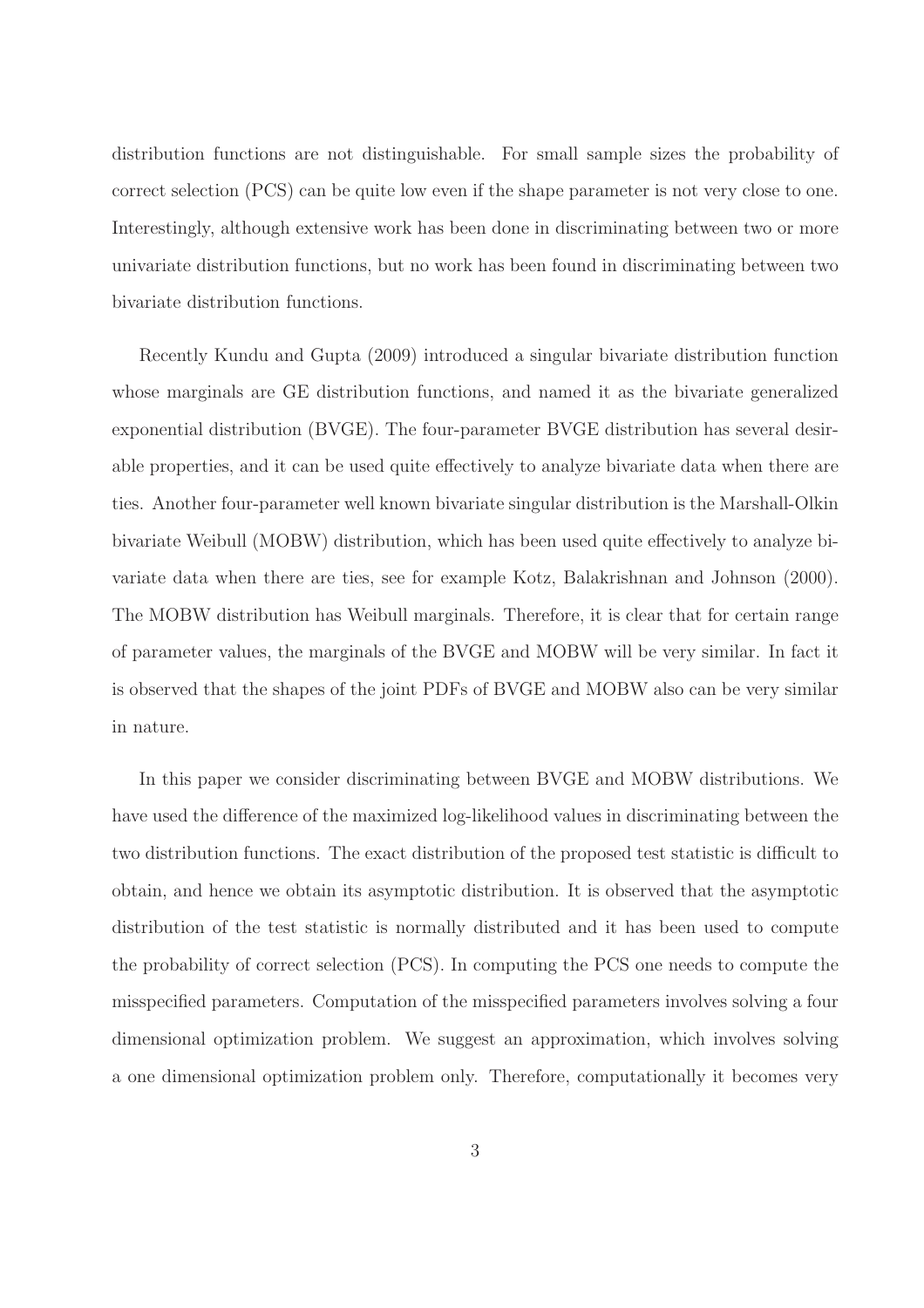efficient. Monte Carlo simulations are performed to study the effectiveness of the proposed method, and it is observed that even for moderate sample sizes the asymptotic results match very well with the simulated results. We perform the analysis of a data set for illustrative purposes.

Rest of the paper is organized as follows. In Section 2, we briefly discuss about the BVGE and MOBW distributions. The discrimination procedure is presented in Section 3. The asymptotic distribution of the test statistics for both the cases are provided in Section 4. The calculation of the misspecified parameters are discussed in Section 5. In Section 6, we present the Monte Carlo simulation results and the analysis of a data set is presented in Section 7. Finally we conclude the paper in Section 8.

# 2 MOBW AND BVGE DISTRIBUTIONS

In this section we will briefly discuss about the MOBW and BVGE distributions. We will be using the following notations throughout the paper. It is assumed that the univariate Weibull distribution with the shape parameter  $\alpha > 0$  and the scale parameter  $\lambda > 0$  has the following probability density function (PDF), for  $x > 0$ ;

$$
f_{WE}(x; \alpha, \lambda) = \alpha \lambda x^{\alpha - 1} e^{-\lambda x^{\alpha}}, \qquad (1)
$$

the corresponding cumulative distribution function (CDF) and survival function (SF) are

$$
F_{WE}(x; \alpha, \lambda) = 1 - e^{-\lambda x^{\alpha}}, \text{ and } S_{WE}(x; \alpha, \lambda) = e^{-\lambda x^{\alpha}},
$$
 (2)

respectively. From now on a Weibull distribution with the PDF as given in (1) will be denoted by  $WE(\alpha, \lambda)$ . The GE distribution with the shape parameter  $\alpha > 0$  and the scale parameter  $\lambda > 0$ , has the PDF

$$
f_{GE}(x; \alpha, \lambda) = \alpha \lambda e^{-\lambda x} \left( 1 - e^{-\lambda x} \right)^{\alpha - 1}.
$$
 (3)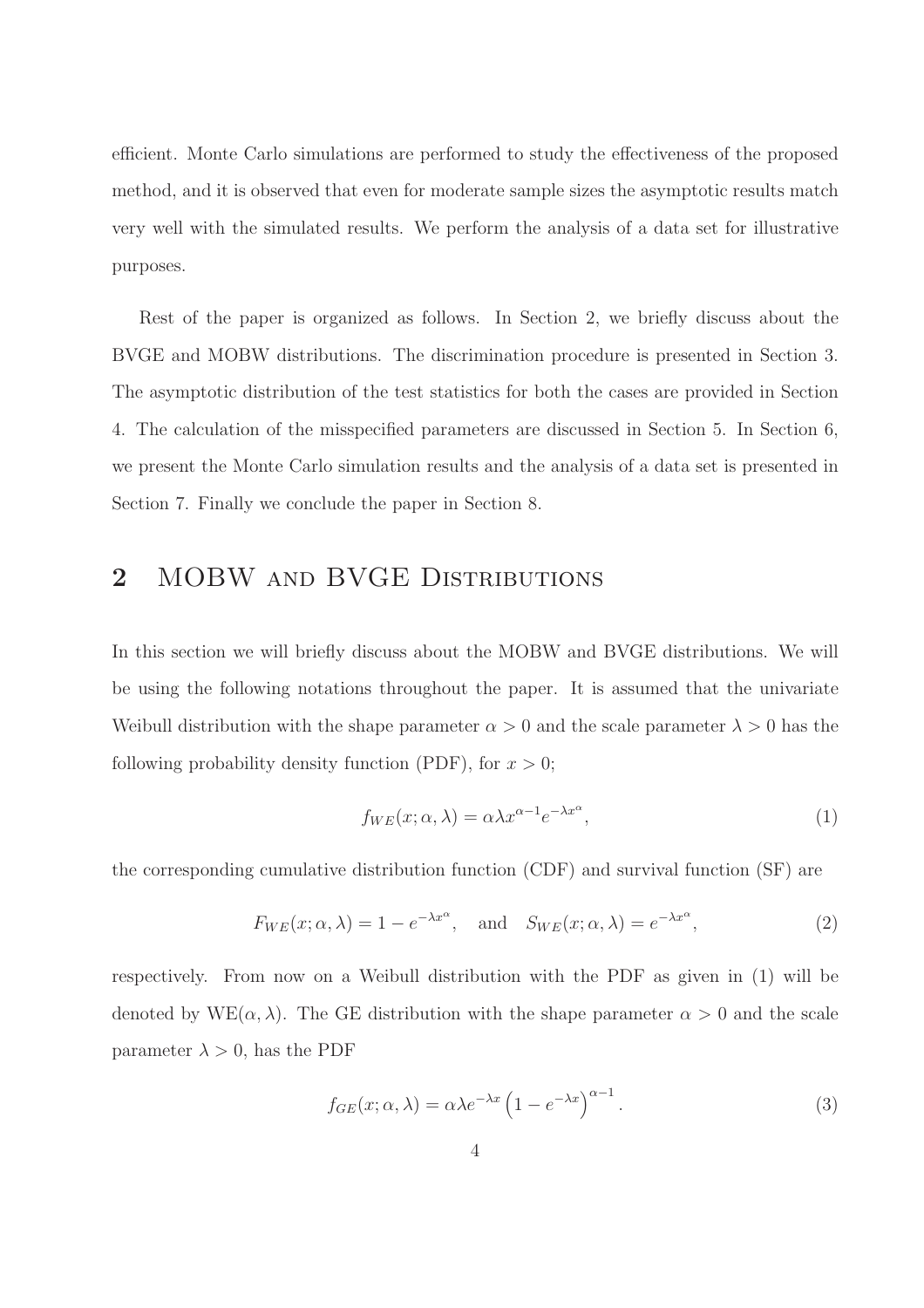The corresponding CDF and SF are

$$
F_{GE}(x; \alpha, \lambda) = \left(1 - e^{-\lambda x}\right)^{\alpha}, \text{ and } S_{GE}(x; \alpha, \lambda) = 1 - \left(1 - e^{-\lambda x}\right)^{\alpha}
$$
 (4)

respectively. A GE distribution with the PDF given in (3) will be denoted by  $GE(\alpha, \lambda)$ .

### 2.1 MOBW DISTRIBUTION

Suppose  $U_0 \sim \text{WE}(\alpha, \lambda_0)$ ,  $U_1 \sim \text{WE}(\alpha, \lambda_1)$  and  $U_2 \sim \text{WE}(\alpha, \lambda_2)$  and they are independently distributed. Define  $X_1 = \min\{U_0, U_1\}$  and  $X_2 = \min\{U_0, U_2\}$ , then the bivariate vector  $(X_1, X_2)$  has the MOBW distribution with parameters  $\alpha, \lambda_0, \lambda_1, \lambda_2$ , and it will be denoted as MOBW(Γ), where  $\Gamma = (\alpha, \lambda_0, \lambda_1, \lambda_2)$ .

If  $(X_1, X_2) \sim \text{MOBW}(\Gamma)$ , then their joint SF takes the following form, for  $z = \max\{x_1, x_2\}$ ,

$$
S_{MOBW}(x_1, x_2; \Gamma) = P(X_1 > x_1, X_2 > x_2) = P(U_1 > x_1, U_2 > x_2, U_0 > z)
$$
  
= 
$$
S_{WE}(x_1; \alpha, \lambda_1) S_{WE}(x_2; \alpha, \lambda_2) S_{WE}(z; \alpha, \lambda_0).
$$
 (5)

The joint PDF of  $(X_1, X_2)$  can be written as

$$
f_{MOBW}(x_1, x_2; \Gamma) = \begin{cases} f_{1W}(x_1, x_2; \Gamma) & \text{if } 0 < x_1 < x_2 \\ f_{2W}(x_1, x_2; \Gamma) & \text{if } 0 < x_2 < x_1 \\ f_{0W}(x; \Gamma) & \text{if } 0 < x_1 = x_2 = x, \end{cases}
$$
(6)

where

$$
f_{1W}(x_1, x_2; \Gamma) = f_{WE}(x_1; \alpha, \lambda_1) f_{WE}(x_2; \alpha, \lambda_0 + \lambda_2)
$$
  
\n
$$
f_{2W}(x_1, x_2; \Gamma) = f_{WE}(x_1; \alpha, \lambda_0 + \lambda_1) f_{WE}(x_2; \alpha, \lambda_2)
$$
  
\n
$$
f_{0W}(x; \Gamma) = \frac{\lambda_0}{\lambda_0 + \lambda_1 + \lambda_2} f_{WE}(x; \alpha, \lambda_0 + \lambda_1 + \lambda_2).
$$

Note that the function  $f_{MOBW}(\cdot)$  may be considered to be a density function for MOBW distribution, if it is understood that the first two terms are densities with respect to two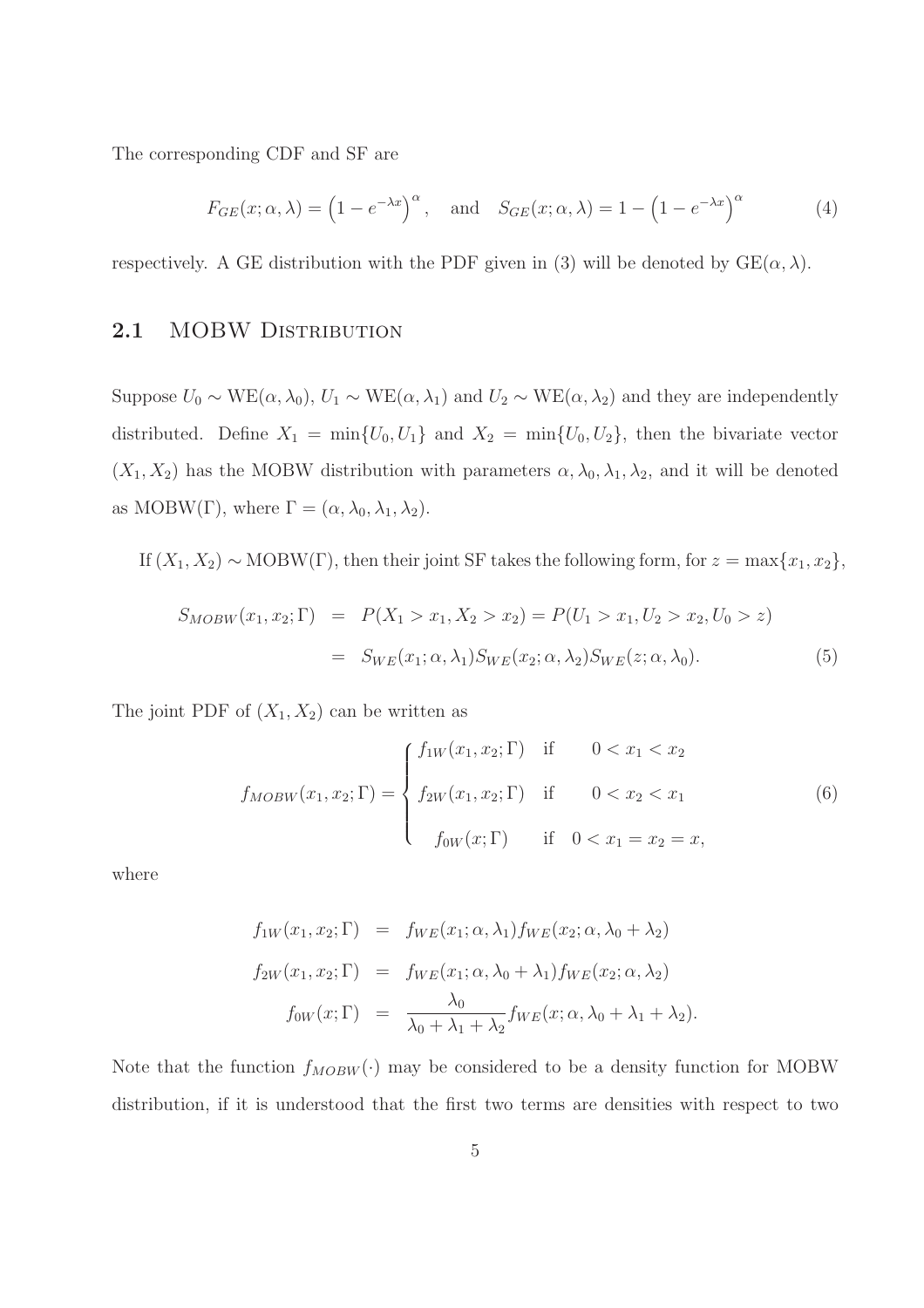

Figure 1: Surface plots of the absolute continuous part of the joint PDF of MOBW for  $(\alpha, \lambda_1, \lambda_2, \lambda_3)$ : (a)  $(2.0, 1.0, 1.0, 1.0)$  (b)  $(5.0, 1.0, 1.0, 1.0)$  (c)  $(2.0, 2.0, 2.0, 2.0)$  (d)  $(1.0,$ 1.0, 1.0, 1.0).

dimensional Lebesgue measure, and the third term is a density function with respect to a one dimensional Lebesgue measure, see for example Bemis et al. (1972). It is clear that MOBW distribution has an absolute continuous part on  $\{(x_1, x_2); 0 < x_1 < \infty, 0 < x_2 < \infty, x_1 \neq x_2\}$ , and a singular part on  $\{(x_1, x_2): 0 < x_1 < \infty, 0 < x_2 < \infty, x_1 = x_2\}$ . The surface plot of the absolute continuous part of the joint PDF has been provided in Figure 1 for different parameter values. It is immediate that the joint PDF of MOBW distribution can take variety of shapes, therefore, it can be used quite effectively in analyzing singular bivariate data.

The following probabilities will be used later in deriving the asymptotic probability of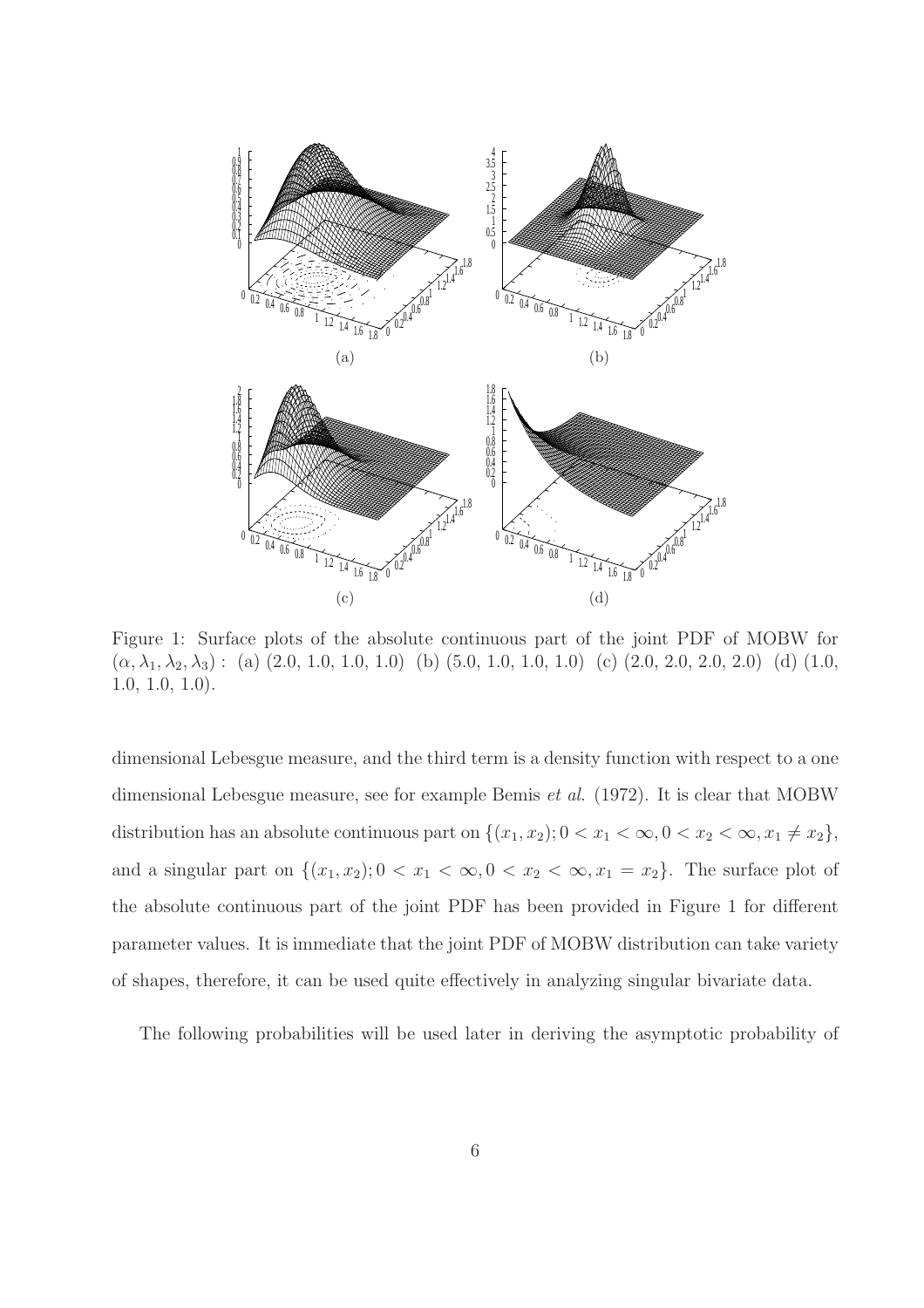correct selection. If  $(X_1, X_2) \sim \text{MOBW}(\Gamma)$ , then

$$
p_{1W} = P[X_1 < X_2] = \int_0^\infty \int_0^y f_{WE}(x; \alpha, \lambda_1) f_{WE}(y; \alpha, \lambda_0 + \lambda_2) dx dy
$$
\n
$$
= \frac{\lambda_1}{\lambda_0 + \lambda_1 + \lambda_2},\tag{7}
$$

$$
p_{2W} = P[X_1 > X_2] = \int_0^\infty \int_y^\infty f_{WE}(x; \alpha, \lambda_0 + \lambda_1) f_{WE}(y; \alpha, \lambda_2) dx dy
$$
  
= 
$$
\frac{\lambda_2}{\lambda_0 + \lambda_1 + \lambda_2},
$$
 (8)

$$
p_{0W} = P[X_1 = X_2] = \frac{\lambda_0}{\lambda_0 + \lambda_1 + \lambda_2} \int_0^\infty f_{WE}(z; \alpha, \lambda_0 + \lambda_1 + \lambda_2) dz
$$
  
= 
$$
\frac{\lambda_0}{\lambda_0 + \lambda_1 + \lambda_2}.
$$
 (9)

### 2.2 BVGE DISTRIBUTION

Suppose  $V_0 \sim \text{GE}(\alpha_0, \lambda)$ ,  $V_1 \sim \text{GE}(\alpha_1, \lambda)$  and  $V_2 \sim \text{GE}(\alpha_2, \lambda)$ . Define  $Y_1 = \max\{V_0, V_1\}$ and  $Y_2 = \max\{V_0, V_2\}$ . Then the bivariate random vector  $(Y_1, Y_2)$  is said to have BVGE distribution with parameters  $\alpha_0, \alpha_1, \alpha_2, \lambda$ , and it will be denoted by BVGE( $\Sigma$ ), where  $\Sigma$  =  $(\alpha_0, \alpha_1, \alpha_2, \lambda)$ . It is immediate  $Y_1 \sim \text{GE } (\alpha_0 + \alpha_1, \lambda)$ , and  $Y_2 \sim \text{GE}(\alpha_0 + \alpha_2, \lambda)$ . The joint CDF of  $(Y_1, Y_2)$  can be expressed as follows for  $v = \min\{y_1, y_2\}.$ 

$$
F_{BVGE}(y_1, y_2; \Sigma) = P(Y_1 \le y_1, Y_2 \le y_2) = P(V_1 \le y_1, V_2 \le y_2, V_0 \le v)
$$
  
= 
$$
(1 - e^{-\lambda y_1})^{\alpha_1} (1 - e^{-\lambda y_2})^{\alpha_2} (1 - e^{-\lambda v})^{\alpha_0}.
$$
 (10)

In this case also, the joint CDF of  $Y_1$  and  $Y_2$  can be written as

$$
f_{BVGE}(y_1, y_2; \Sigma) = \begin{cases} f_{1G}(y_1, y_2) & \text{if } 0 < y_1 < y_2 \\ f_{2G}(y_1, y_2) & \text{if } 0 < y_2 < y_1 \\ f_{0G}(y) & \text{if } 0 < y_1 = y_2 = y, \end{cases}
$$
(11)

where

$$
f_{1G}(y_1, y_2; \Sigma) = f_{GE}(y_1; \alpha_0 + \alpha_1, \lambda) f_{GE}(y_2; \alpha_2, \lambda)
$$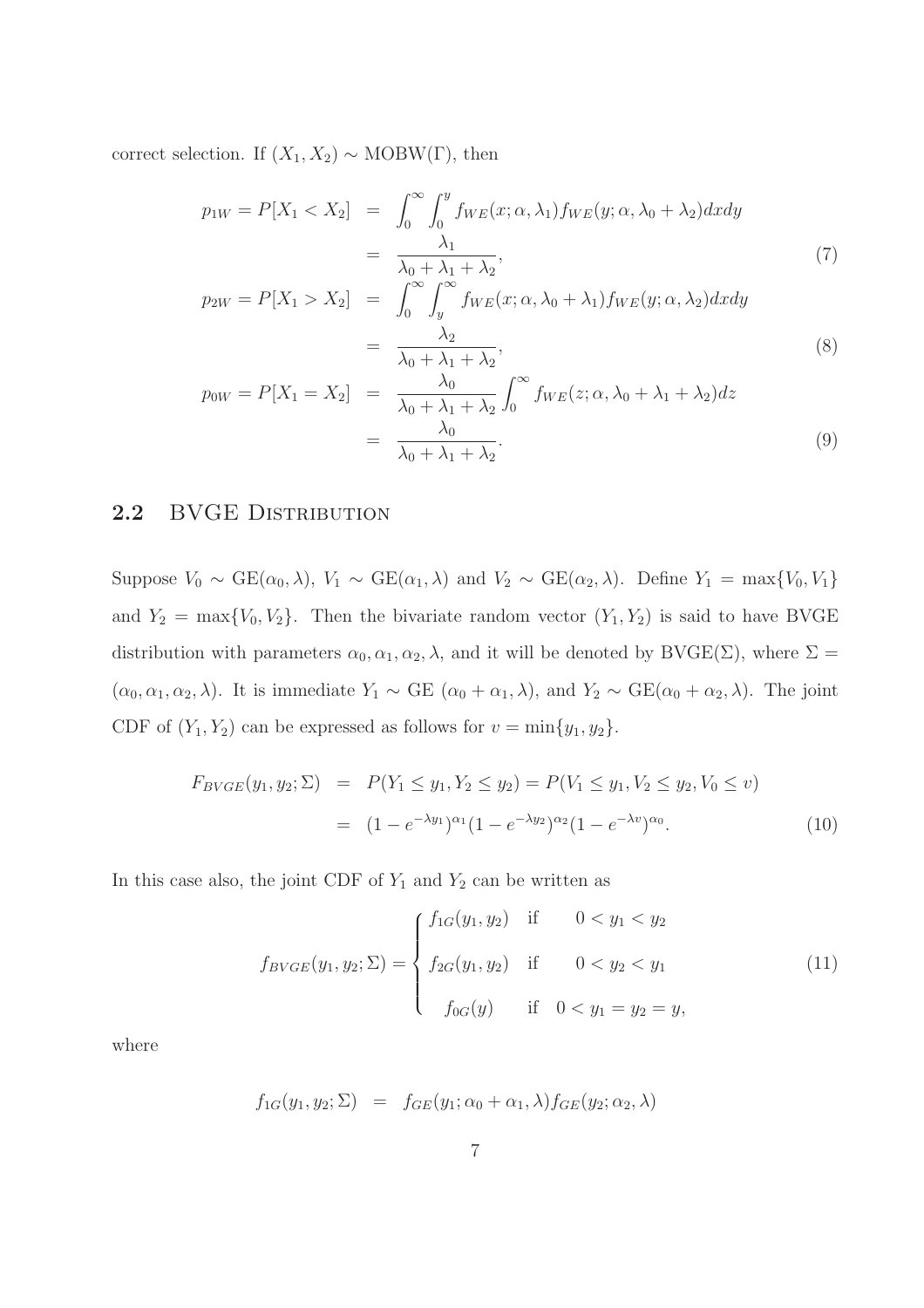

Figure 2: Surface plots of the absolute continuous part of the joint PDF of BVGE for  $(\alpha_1, \alpha_2, \alpha_3, \lambda)$ : (a) (1.0, 1.0, 2.0, 1.0) (b) (1.0, 1.0, 1.0, 4.0) (c) (5.0, 5.0, 5.0, 1.0) (d) (0.5, 0.5, 0.5, 1.0).

$$
f_{2G}(y_1, y_2; \Sigma) = f_{GE}(y_1; \alpha_1, \lambda) f_{GE}(y_2; \alpha_0 + \alpha_2, \lambda)
$$
  

$$
f_{0G}(y; \Sigma) = \frac{\alpha_0}{\alpha_0 + \alpha_1 + \alpha_2} f_{GE}(y; \alpha_0 + \alpha_1 + \alpha_2, \lambda).
$$

It is clear that the BVGE distribution has also a singular part and an absolute continuous part similarly as the MOBW distribution. The surface plot of the joint PDF of the BVGE is provided in Figure 2, for different parameter values. It is clear that the shape of the joint PDF of BVGE and MOBW are very similar.

The following probabilities will be needed later. If  $(Y_1, Y_2) \sim \text{BVGE}(\Sigma)$ , then

$$
p_{1G} = P[Y_1 < Y_2] = \int_0^\infty \int_0^y f_{GE}(x; \alpha_0 + \alpha_1, \lambda) f_{GE}(y; \alpha_2, \lambda) dx dy
$$
\n
$$
= \frac{\alpha_2}{\alpha_0 + \alpha_1 + \alpha_2},\tag{12}
$$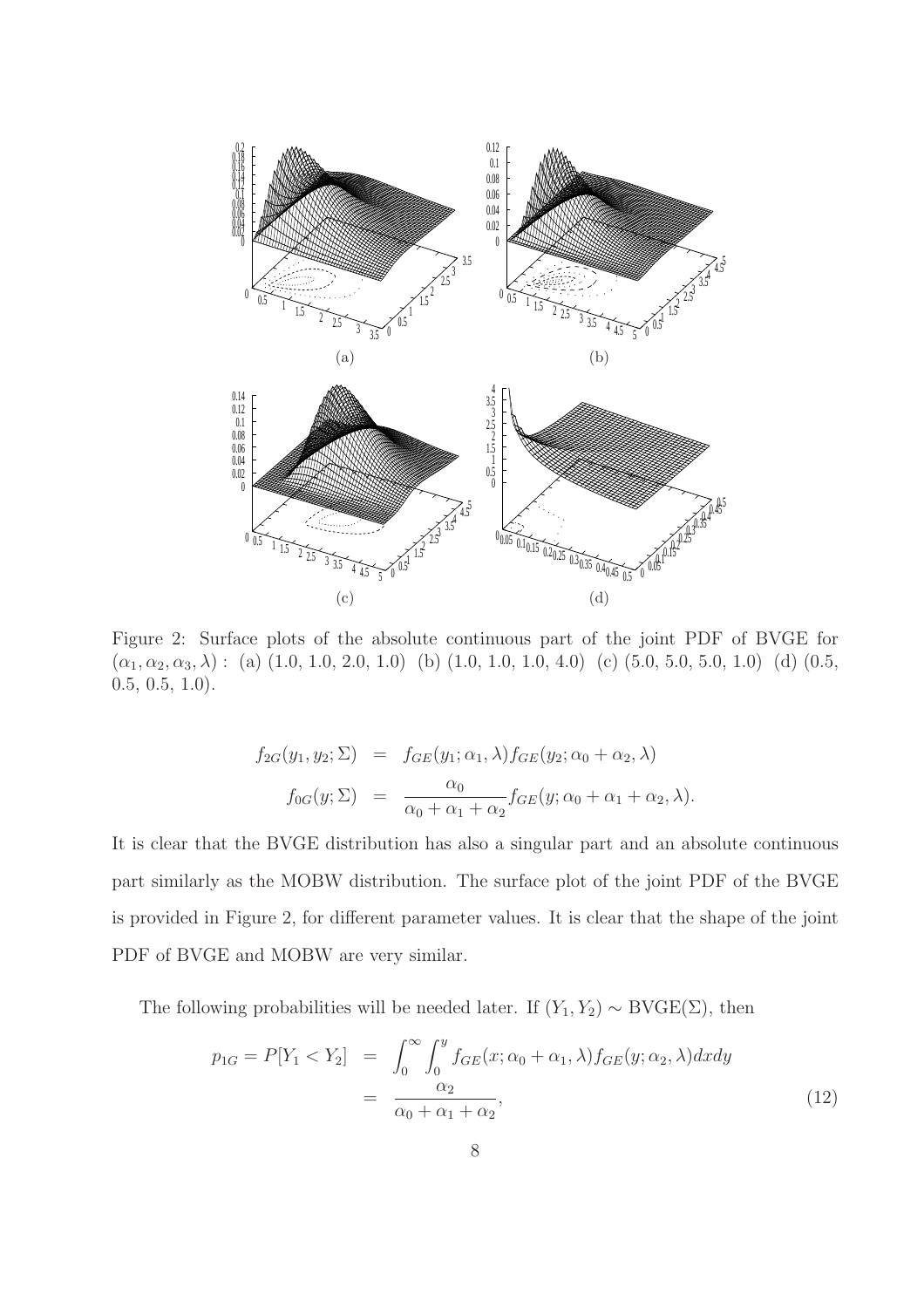$$
p_{2G} = P[Y_1 > Y_2] = \int_0^\infty \int_y^\infty f_{GE}(x; \alpha_1, \lambda) f_{GE}(y; \alpha_0 + \alpha_2, \lambda) dx dy
$$
  

$$
= \frac{\alpha_1}{\alpha_0 + \alpha_1 + \alpha_2},
$$
 (13)

$$
p_{0G} = P[Y_1 = Y_2] = \frac{\alpha_0}{\alpha_0 + \alpha_1 + \alpha_2} \int_0^\infty f_{WE}(z; \alpha_0 + \alpha_1 + \alpha_2, \lambda) dz
$$
  
= 
$$
\frac{\alpha_0}{\alpha_0 + \alpha_1 + \alpha_2}.
$$
 (14)

### 3 DISCRIMINATION PROCEDURE

Suppose  $\{(X_{11}, X_{21}), \cdots, (X_{1n}, X_{2n})\}$  is a random bivariate sample of size n generated either form a  $\text{BVGE}(\Sigma)$  or from a MOBW(Γ). Based on the above sample, we want to decide from which distribution function the data set has been obtained. We use the following notations and sets for the rest of the paper;  $I_0 = \{(x_{1i}, x_{2i}), x_{1i} = x_{2i} = x_i, i = 1 \cdots, n\},\$  $I_1 = \{(x_{1i}, x_{2i}), x_{1i} < x_{2i}, i = 1 \cdots, n\}, I_2 = \{(x_{1i}, x_{2i}), x_{1i} > x_{2i}, i = 1 \cdots, n\}, I = I_0 \cup I_1 \cup I_2,$  $n_0 = |I_0|, n_1 = |I_1|$  and  $n_2 = |I_2|, n_0 + n_1 + n_2 = n$ . It is assumed that  $n_0 \neq 0, n_1 \neq 0$ , and  $n_2 \neq 0$ . Let  $\Gamma = (\hat{\alpha}_0, \hat{\alpha}_1, \hat{\alpha}_2, \lambda)$  be the maximum likelihood estimators (MLEs) of  $\Sigma$ , based on the assumption that the data have been obtained from BVGE( $\Sigma$ ). Similarly, let  $\widehat{\Gamma} =$  $(\hat{\alpha}, \lambda_0, \lambda_1, \lambda_2)$ , be the MLE of  $\Gamma$  based on the assumption that the data have been obtained from MOBW(Γ). Note that  $(\hat{\alpha}_0, \hat{\alpha}_1, \hat{\alpha}_2, \lambda)$  and  $(\hat{\alpha}, \lambda_0, \lambda_1, \lambda_2)$  are obtained by maximizing the corresponding log-likelihood function, say  $L_1(\alpha_0, \alpha_1, \alpha_2, \lambda)$  and  $L_2(\alpha, \lambda_0, \lambda_1, \lambda_2)$  respectively. Note that here the log-likelihood of the BVGE can be written as;

$$
L_{1}(\Sigma) = (n_{0} + 2n_{1} + 2n_{2}) \ln \lambda + n_{1} \ln(\alpha_{0} + \alpha_{1}) + n_{1} \ln \alpha_{2}
$$
(15)  
+  $(\alpha_{0} + \alpha_{1} - 1) \sum_{i \in I_{1}} \ln(1 - e^{-\lambda x_{1i}}) + (\alpha_{2} - 1) \sum_{i \in I_{1}} \ln(1 - e^{-\lambda x_{2i}})$   
+  $n_{2} \ln \alpha_{1} + n_{2} \ln(\alpha_{0} + \alpha_{2}) + (\alpha_{1} - 1) \sum_{i \in I_{2}} \ln(1 - e^{-\lambda x_{1i}})$   
+  $(\alpha_{0} + \alpha_{2} - 1) \sum_{i \in I_{2}} \ln(1 - e^{-\lambda x_{2i}}) + n_{0} \ln \alpha_{0}$   
+  $(\alpha_{0} + \alpha_{1} + \alpha_{2} - 1) \sum_{i \in I_{0}} \ln(1 - e^{-\lambda x_{i}}) - \lambda (\sum_{i \in I_{0}} x_{i} + \sum_{i \in I_{1} \cup I_{2}} x_{1i} + \sum_{i \in I_{1} \cup I_{2}} x_{2i})$ (16)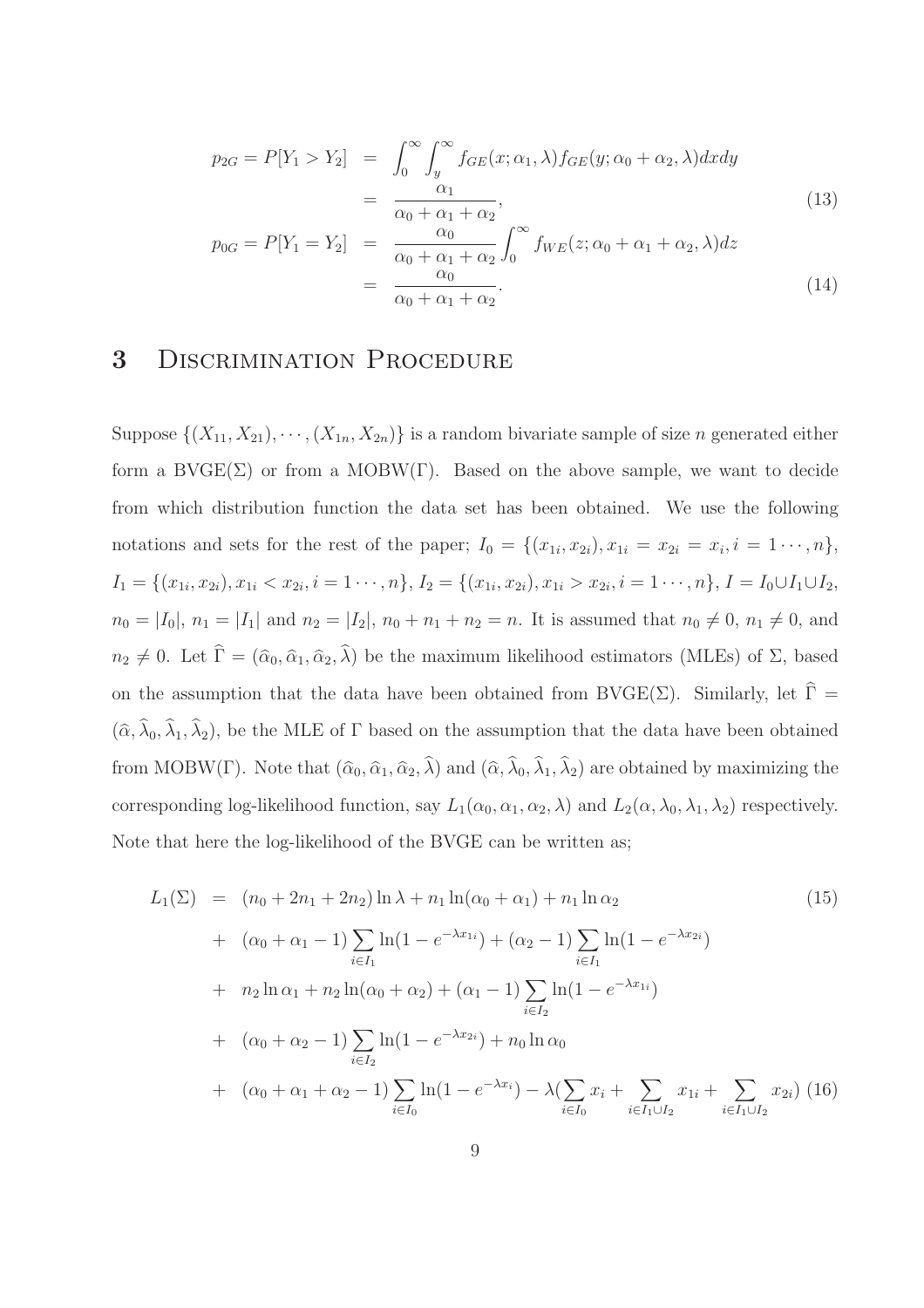and the log-likelihood of BVWE can be written as

$$
L_{2}(\Gamma) = (n_{0} + 2n_{1} + 2n_{2}) \ln \alpha + n_{1} \ln \lambda_{1} + n_{2} \ln \lambda_{2} + n_{0} \ln \lambda_{0} + n_{1} \ln(\lambda_{0} + \lambda_{2})
$$
  
+  $n_{2} \ln(\lambda_{0} + \lambda_{1}) + (\alpha - 1) \left[ \sum_{i \in I_{0}} \ln x_{1i} + \sum_{i \in I_{1} \cup I_{2}} \ln x_{2i} + \sum_{i \in I_{0}} \ln x_{i} \right]$   
-  $\lambda_{1} \left[ \sum_{i \in I_{1} \cup I_{2}} x_{1i}^{\alpha} + \sum_{i \in I_{0}} x_{i}^{\alpha} \right] - \lambda_{2} \left[ \sum_{i \in I_{1} \cup I_{2}} x_{2i}^{\alpha} + \sum_{i \in I_{0}} x_{i}^{\alpha} \right] - \lambda_{0} \left[ \sum_{i \in I_{2}} x_{1i}^{\alpha} + \sum_{i \in I_{1}} x_{2i}^{\alpha} + \sum_{i \in I_{0}} x_{i}^{\alpha} \right].$  (17)

We use the following discrimination procedure. Consider the following statistics:

$$
T = L_2(\widehat{\alpha}, \widehat{\lambda}_0, \widehat{\lambda}_1, \widehat{\lambda}_2) - L_1(\widehat{\alpha}_0, \widehat{\alpha}_1, \widehat{\alpha}_2, \widehat{\lambda}).
$$
\n(18)

If  $T > 0$ , we choose MOBW distribution, otherwise we prefer BVGE distribution. It may be mentioned that  $(\hat{\alpha}_0, \hat{\alpha}_1, \hat{\alpha}_2, \lambda)$  and  $(\hat{\alpha}, \lambda_0, \lambda_1, \lambda_2)$  are obtained by maximizing (16) and (17) respectively. Computationally both are quite challenging problems, and to maximize directly one needs to solve a four dimensional optimization problem in each case. In both the cases EM algorithm can be used quite effectively to compute the MLEs of the unknown parameters. See for example Kundu and Gupta (2009) and Kundu and Dey (2009) for BVGE and MOBW distributions respectively. In each case, it involves solving just a onedimensional optimization problem at each 'E' step, and both the methods work quite well. In the next section we provide the asymptotic distribution of  $T$ , which will help to compute the asymptotic PCS.

### 4 ASYMPTOTIC DISTRIBUTIONS

In this section, we use the following notations. For any functions,  $f_1(U)$  and  $f_2(U)$ ,  $E_{BVGE}(f_1(U))$ ,  $V_{BYGE}(f_1(U))$  and  $Cov_{BYGE}(f_2(U), f_1(U))$  will denote the mean of  $f_1(U)$ , the variance of  $f_1(U)$ , and the covariance of  $f_1(U)$  and  $f_2(U)$  respectively, under the assumption the U ∼  $BVGE(\Sigma)$ . Similarly, we define  $E_{BVWE}(f_1(U))$ ,  $V_{BVWE}(f_1(U))$  and  $Cov_{BVWE}(f_2(U), f_1(U))$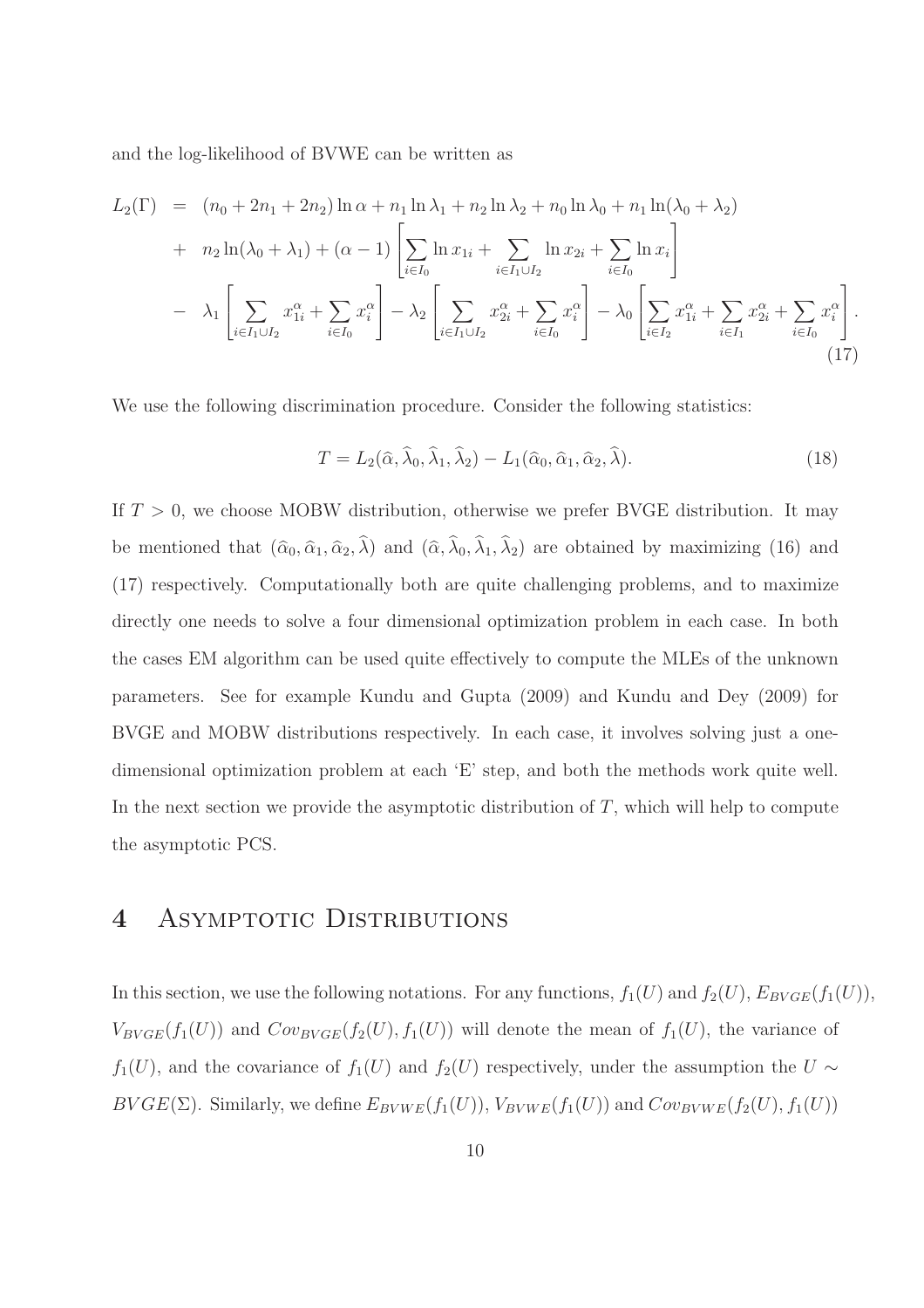as the mean of  $f_1(U)$ , the variance of  $f_1(U)$  and the covariance of  $f_1(U)$  and  $f_2(U)$  respectively, under the assumption that  $U \sim BVWE(\Gamma)$ . We have the following two main results: THEOREM 1: Under the assumption that data are from  $MOBW(\alpha, \lambda_0, \lambda_1, \lambda_2)$  the distribution of T as defined in (18), is approximately normally distributed with mean  $E_{MOBW}(T)$ and variance  $V_{MOBW}(T)$ . The expressions of  $E_{MOBW}(T)$  and  $V_{MOBW}(T)$  are provided below.

■

П

PROOF OF THEOREM 1: It is provided in the Appendix.

Now we provide the expressions for  $E_{MOBW}(T)$  and  $V_{MOBW}(T)$ . We denote

$$
\lim_{n \to \infty} \frac{E_{MOBW}(T)}{n} = AM_{MOBW}, \quad \text{and} \quad \lim_{n \to \infty} \frac{E_{MOBW}(T)}{n} = AV_{MOBW}.
$$

Therefore,

$$
\lim_{n \to \infty} \frac{1}{n} E_{MOBW}(T) = AM_{MOBW} = E_{MOBW}[\ln(f_{MOBW}(X_1, X_2; \Gamma)) - \ln(f_{BVGE}(X_1, X_2; \tilde{\Sigma}))]
$$
  

$$
\lim_{n \to \infty} \frac{1}{n} V_{MOBW}(T) = AV_{MOBW} = V_{MOBW}[\ln(f_{MOBW}(X_1, X_2; \Gamma)) - \ln(f_{BVGE}(X_1, X_2; \tilde{\Sigma}))].
$$

Note that both  $AM_{MOBW}$  and  $AV_{MOBW}$  cannot be obtained in explicit form. They have to be obtained numerically, and they are functions of  $p_{1W}$ ,  $p_{2W}$ ,  $p_{3W}$ ,  $\Gamma$  and  $\Sigma$ . Moreover it should be mentioned that the misspecified parameter  $\tilde{\Sigma}$  as defined in Lemma 1 (Appendix) also needs to be computed numerically.

THEOREM 2: Under the assumption that data are from  $\text{BVGE}(\Sigma)$  the distribution of T as defined in (18), is approximately normally distributed with mean  $E_{BVGE}(T)$  and variance  $V_{BYGE}(T)$ . The expressions of  $E_{BYGE}(T)$  and  $V_{BYGE}(T)$  are provided below.

PROOF OF THEOREM 2: It is provided in the Appendix.

Now we provide the expressions for  $E_{BVGE}(T)$  and  $V_{BVGE}(T)$ . In this case also we denote

$$
\lim_{n \to \infty} \frac{E_{BVGE}(T)}{n} = AM_{BVGE} \quad \text{and} \quad \lim_{n \to \infty} \frac{V_{BVGE}(T)}{n} = AV_{BVGE}.
$$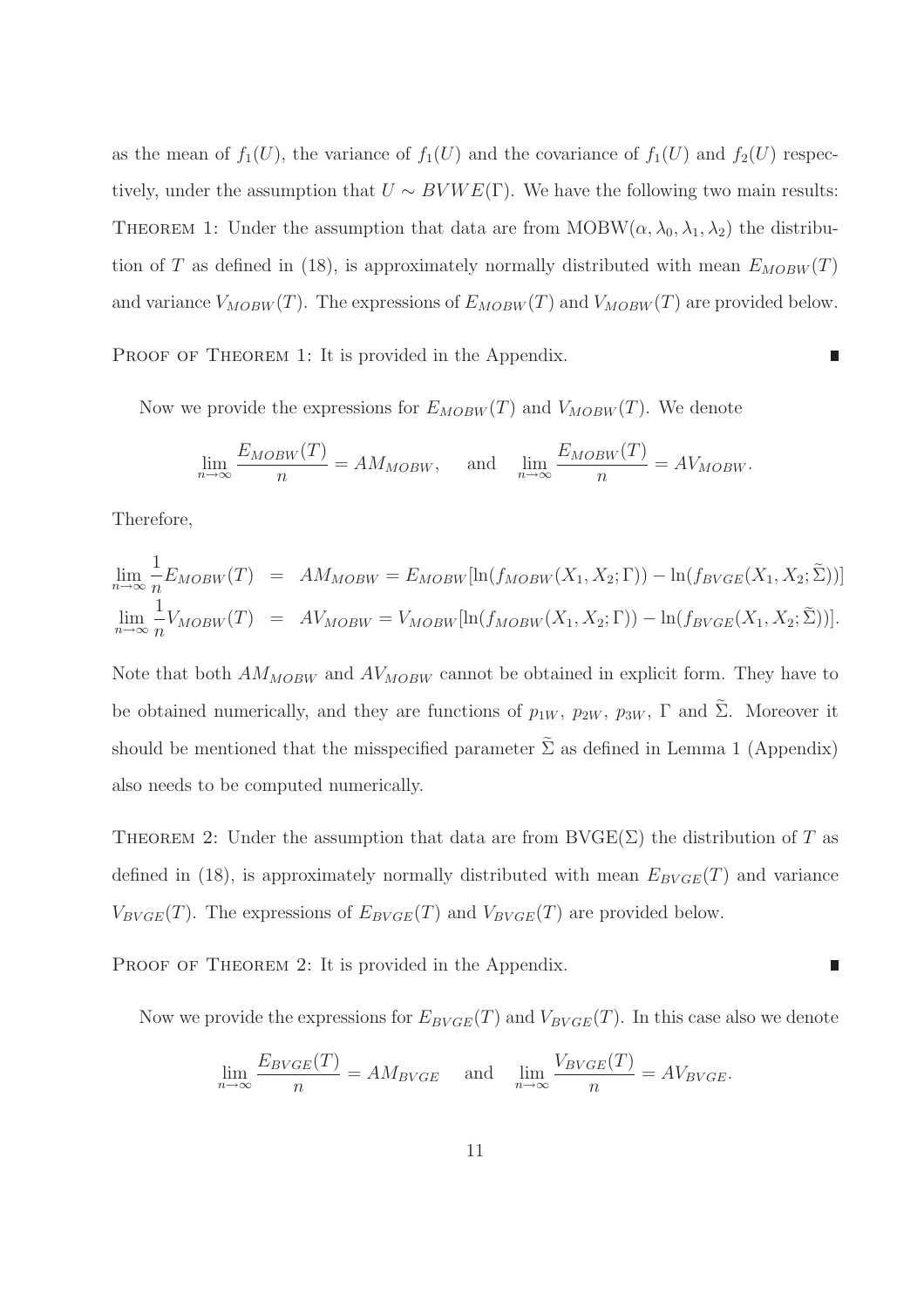Therefore,

$$
\lim_{n \to \infty} \frac{1}{n} E_{BYGE}(T) = AM_{BYGE} = E_{BYGE}[\ln(f_{MOBW}(X_1, X_2; \tilde{\Gamma})) - \ln(f_{BYGE}(X_1, X_2; \Sigma))]
$$
  
\n
$$
\lim_{n \to \infty} \frac{1}{n} V_{BYGE}(T) = AV_{BYGE} = V_{BYGE}[\ln(f_{MOBW}(X_1, X_2; \tilde{\Gamma})) - \ln(f_{BYGE}(X_1, X_2; \Sigma))].
$$

As mentioned before, here also both  $AM_{BVGE}$  and  $AV_{BVGE}$  cannot be obtained in explicit form. They have to be obtained numerically, and they are also functions of  $p_{1G}$ ,  $p_{2G}$ ,  $p_{3G}$ ,  $\Gamma$ and Σ. The misspecified parameter  $\tilde{\Gamma}$  as defined in Lemma 2 (Appendix) also needs to be computed numerically.

Based on the asymptotic distributions, it is possible to compute the probability of correct selection (PCS) for both the cases.

### 5 Misspecified Parameter Estimates

### ESTIMATION OF  $\tilde{\Sigma}$

In this case it is assumed that the data have been obtained from  $MOBW(\Gamma)$  and we would like to compute  $\tilde{\Sigma}$ , the misspecified BVGE parameters, as defined in Lemma 1. Suppose  $(X_1, X_2) \sim \text{MOBW}(\Gamma)$ , consider the following events:  $A_1 = \{X_1 \lt X_2\}$ ,  $A_2 =$  ${X_1 > X_2}$  and  $A_0 = {X_1 = X_2}$ . Moreover,  $1_A$  is the indicator function taking value 1 at the set A and 0 otherwise. Therefore,  $\tilde{\Sigma}$  can be obtained as the argument maximum of  $E_{MOBW}(\ln(f_{BVGE}(X_1, X_2; \Sigma))) = \Pi_1(\Sigma)$  (say), where

$$
\Pi_1(\Sigma) = \ln(\lambda) + p_{1W} \ln(\alpha_0 + \alpha_1) + p_{1W} \ln \alpha_2 + (\alpha_0 + \alpha_1 - 1) E_{MOBW} (\ln(1 - e^{-\lambda X_1}) \cdot 1_{A_1})
$$

$$
+ (\alpha_2 - 1) E_{MOBW} (\ln(1 - e^{-\lambda X_2}) \cdot 1_{A_1}) - \lambda E_{MOBW} ((X_1 + X_2) \cdot 1_{A_1})
$$

$$
+ p_{2W} \ln \alpha_1 + (\alpha_1 - 1) E_{MOBW} (\ln(1 - e^{-\lambda X_1}) \cdot 1_{A_2}) + p_{2W} \ln(\alpha_0 + \alpha_2)
$$

$$
+ (\alpha_0 + \alpha_2 - 1) E_{MOBW} (\ln(1 - e^{-\lambda X_2}) \cdot 1_{A_2}) - \lambda E_{MOBW} ((X_1 + X_2) \cdot I_{A_2})
$$

$$
+ (\alpha_0 + \alpha_1 + \alpha_2 - 1) E_{MOBW} (\ln(1 - e^{-\lambda X}) \cdot 1_{A_0}) - \lambda E_{MOBW} (X \cdot 1_{A_0}) + p_{0W} \ln \alpha_0.
$$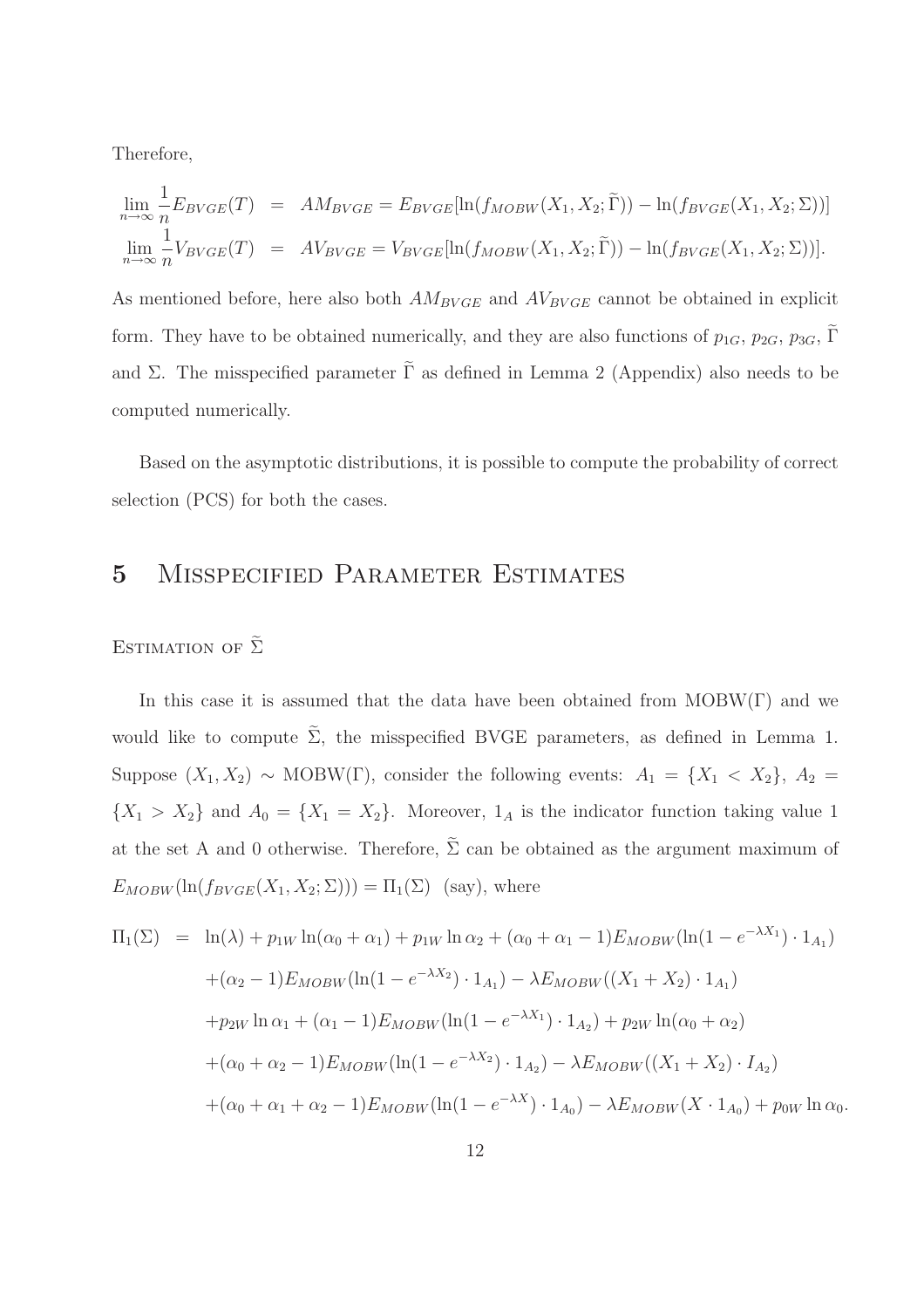We need to maximize  $\Pi_1(\Sigma)$  with respect to  $\Sigma$  for fixed  $\Gamma$ , to compute  $\widetilde{\Sigma}$ , numerically. Clearly,  $\tilde{\Sigma}$  is a function of Γ, but we do not make it explicit for brevity. Since maximizing  $\Pi_1(\Sigma)$  involves a four dimensional optimization process, we suggest to use an approximate version of it, which can be performed very easily, and works quite well in practice. The idea basically came from the missing value principle, and it has been used by Kundu and Gupta (2009) in developing the EM algorithm. We suggest to use the following  $\Pi_1^*(\Sigma)$ , the 'pseudo' version of  $\Pi_1(\Sigma)$ , as follows:

$$
\Pi_1^*(\Sigma) = (p_{0W} + u_2 p_{1W} + w_2 p_{2W}) \ln \alpha_0 + (p_{0W} + 2p_{1W} + 2p_{2W}) \ln \lambda \n+ (\alpha_0 + \alpha_1 + \alpha_2 - 1) E \left( \ln(1 - e^{-\lambda X_1}) \cdot 1_{A_0} \right) - \lambda \left( E(X_1 \cdot 1_{A_0}) + E((X_1 + X_2) \cdot 1_{A_1 \cup A_2}) \right) \n+ (u_1 p_{1W} + p_{2W}) \ln \alpha_1 + (w_1 p_{2W} + p_{1W}) \ln \alpha_2 + (\alpha_0 + \alpha_1 - 1) E \left( \ln(1 - e^{-\lambda X_1}) \cdot 1_{A_1} \right) \n+ (\alpha_0 + \alpha_2 - 1) E \left( \ln(1 - e^{-\lambda X_2}) \cdot 1_{A_2} \right) + (\alpha_2 - 1) E \left( \ln(1 - e^{-\lambda X_2}) \cdot 1_{A_1} \right) \n+ (\alpha_1 - 1) E \left( \ln(1 - e^{-\lambda X_1}) \cdot 1_{A_2} \right).
$$

Here

$$
u_1 = \frac{\lambda_0}{\lambda_0 + \lambda_2}, \quad u_2 = \frac{\lambda_2}{\lambda_0 + \lambda_2}, \quad w_1 = \frac{\lambda_0}{\lambda_0 + \lambda_1}, \quad w_2 = \frac{\lambda_1}{\lambda_0 + \lambda_1}, \tag{19}
$$

 $p_{1W}, p_{2W}, p_{3W}$  are same as defined before. The explicit expressions of the expected values are provided in the Appendix. Note that  $\Pi_1^*(\Sigma)$  is actually

$$
\Pi_1^*(\Sigma) = \lim_{n \to \infty} \frac{1}{n} E\left\{l_{pseudo}(\alpha_0, \alpha_1, \alpha_2, \lambda \mid (X_{1i}, X_{2i}; i = 1, \cdots, n)\right\}.
$$
 (20)

Here  $l_{pseudo}(\cdot)$  is the 'pseudo' log-likelihood function of the complete data set, as described in Kundu and Gupta (2009). Moreover, it has the same form as in Kundu and Gupta (2009), but since here it is assumed that  $(X_{1i}, X_{2i}) \sim \text{MOBW}(\alpha, \lambda_1, \lambda_2, \lambda_3)$ , therefore the expressions of  $u_1, u_2, w_1, w_2$  are as (19), and they are different than Kundu and Gupta (2009).

Now the maximization of  $\Pi_1^*(\Sigma)$  can be performed as follows. Note that for a given  $\lambda$ , the maximization of  $\Pi_1^*(\Sigma)$  with respect to  $\alpha_0$ ,  $\alpha_1$  and  $\alpha_2$  can occur at

$$
\tilde{\alpha}_0(\lambda) = \frac{p_{0W} + u_2 p_{1W} + w_2 p_{2W}}{E(\ln(1 - e^{-\lambda X_1}) \cdot 1_{A_0}) + E(\ln(1 - e^{-\lambda X_1}) \cdot 1_{A_1}) + E(\ln(1 - e^{-\lambda X_2}) \cdot 1_{A_2})},
$$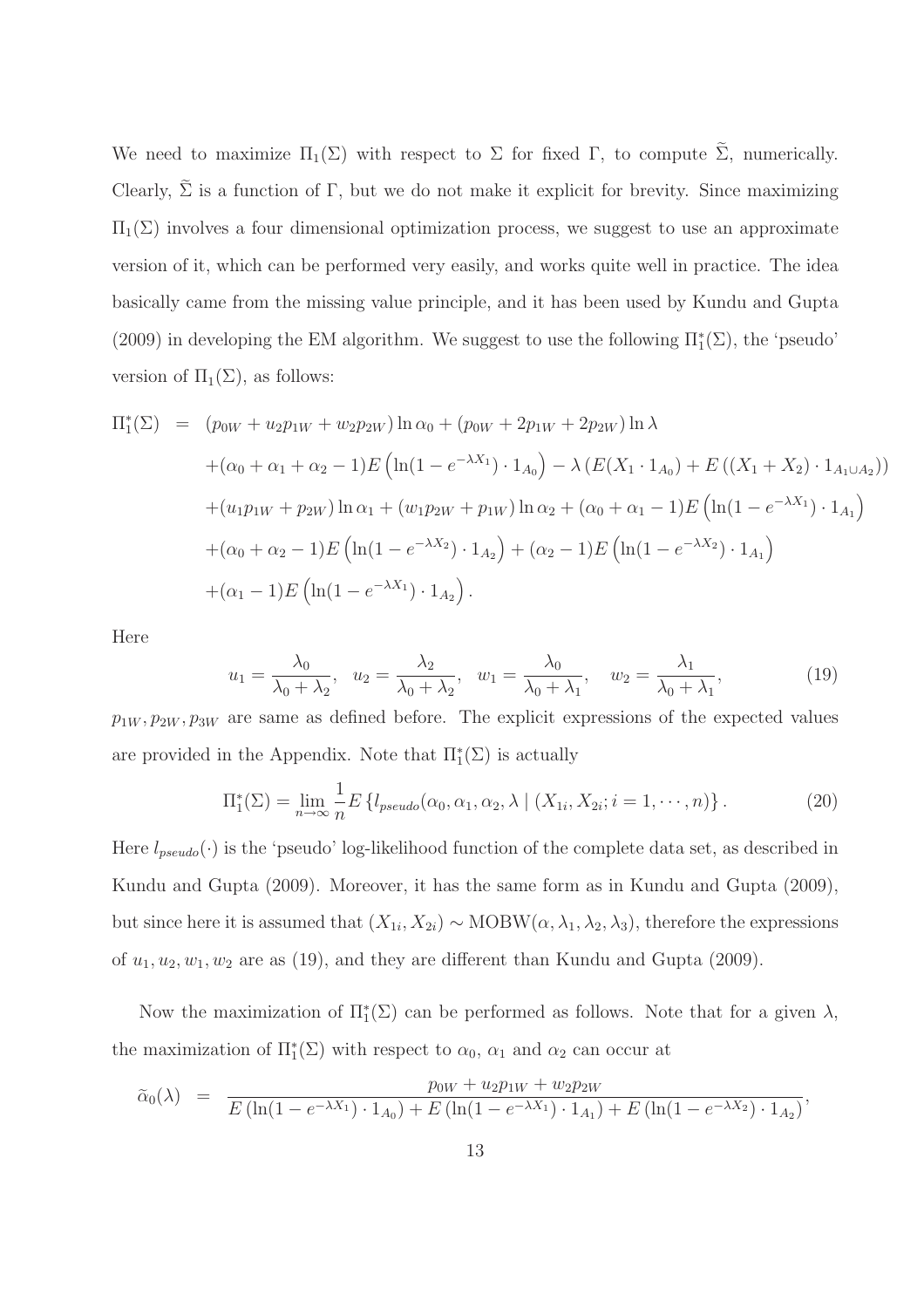$$
\tilde{\alpha}_1(\lambda) = \frac{u_1 p_{1W} + p_{2W}}{E(\ln(1 - e^{-\lambda X_1}) \cdot 1_{A_0}) + E(\ln(1 - e^{-\lambda X_1}) \cdot 1_{A_1}) + E(\ln(1 - e^{-\lambda X_1}) \cdot 1_{A_2})}
$$
\n
$$
\tilde{\alpha}_2(\lambda) = \frac{p_{1W} + w_1 p_{2W}}{E(\ln(1 - e^{-\lambda X_2}) \cdot 1_{A_0}) + E(\ln(1 - e^{-\lambda X_2}) \cdot 1_{A_2}) + E(\ln(1 - e^{-\lambda X_2}) \cdot 1_{A_1})},
$$

respectively, and finally maximization of  $\Pi_1^*(\Sigma)$  can be obtained by maximizing profile function, namely,  $\Pi_1^*(\tilde{\alpha}_0(\lambda), \tilde{\alpha}_1(\lambda), \tilde{\alpha}_2(\lambda), \lambda)$  with respect to  $\lambda$  only. Therefore, it involves solving a one dimensional optimization problem only.

### ESTIMATION OF  $\tilde{\Gamma}$

In this case it is assumed that the data have been obtained from  $\text{BVGE}(\Sigma)$  and we compute  $\tilde{\Gamma}$ , the misspecified MOBW parameters, as defined in Lemma 2. In this case,  $\tilde{\Gamma}$  can be obtained as the argument maximum of  $E_{BVGE}(\ln(f_{MOBW}(X_1, X_2; \Gamma))) = \Pi_2(\Gamma)$  (say), where

$$
\Pi_2(\Gamma) = (p_{0G} + 2p_{1G} + 2p_{2G}) \ln \alpha + p_{1G} \ln \lambda_1 + p_{2G} \ln \lambda_2 + p_{0G} \ln \lambda_0 + p_{1G} \ln(\lambda_0 + \lambda_2)
$$
  
+ $p_{2G} \ln(\lambda_0 + \lambda_1) + (\alpha - 1) [E_{BVGE}(\ln X_1 \cdot 1_{A_1}) + E_{BVGE}(\ln X_1 \cdot 1_{A_2})]$   
+ $(\alpha - 1) [E_{BVGE}(\ln X_2 \cdot 1_{A_1}) + E_{BVWE}(\ln X_2 \cdot 1_{A_2}) + E_{BVWE}(\ln X_1 \cdot 1_{A_0})]$   
- $\lambda_1 [E_{BVWE}(X_1^{\alpha} \cdot 1_{A_1}) + E_{BVWE}(X_1^{\alpha} \cdot 1_{A_2}) + E_{BVWE}(X_1^{\alpha} \cdot 1_{A_0})]$   
- $\lambda_2 [E_{BVWE}(X_2^{\alpha} \cdot 1_{A_1}) + E_{BVWE}(X_2^{\alpha} \cdot 1_{A_2}) + E_{BVWE}(X_1^{\alpha} \cdot 1_{A_0})]$   
- $\lambda_0 [E_{BVWE}(X_1^{\alpha} \cdot 1_{A_2}) + E_{BVWE}(X_2^{\alpha} \cdot 1_{A_1}) + E_{BVWE}(X_1^{\alpha} \cdot 1_{A_0})]$ 

In this case also we need to maximize  $\Pi_2(\Gamma)$  with respect to Γ numerically to obtain  $\widetilde{\Gamma}$ , for a fixed Σ. Clearly,  $\tilde{\Gamma}$  depends on Σ, and we do not make it explicit for brevity.

Similarly, as before since maximization of  $\Pi_2(\Gamma)$  involves a four dimensional optimization problem, we suggest to use the following approximation of  $\Pi_2^*(\Gamma)$ . We suggest to use

$$
\Pi_2^*(\Gamma) = (p_{0G} + 2p_{1G} + 2p_{2G}) \ln \alpha + (\alpha - 1)E (\ln X_1 \cdot 1_{A_0} + (\ln X_1 + \ln X_2) \cdot 1_{A_1 \cup A_2})
$$

$$
- \lambda_0 E (X_1^{\alpha} \cdot 1_{A_0} + X_1^{\alpha} \cdot 1_{A_2} + X_2^{\alpha} \cdot 1_{A_1}) + (p_{0G} + a_1 p_{1G} + b_1 p_{2G}) \ln \lambda_0
$$

$$
- \lambda_1 E (X_1^{\alpha}) + (p_{1G} + a_2 p_{2G}) \ln \lambda_1 - \lambda_2 E (X_2^{\alpha}) + (p_{2G} + b_2 p_{1G}) \ln \lambda_1.
$$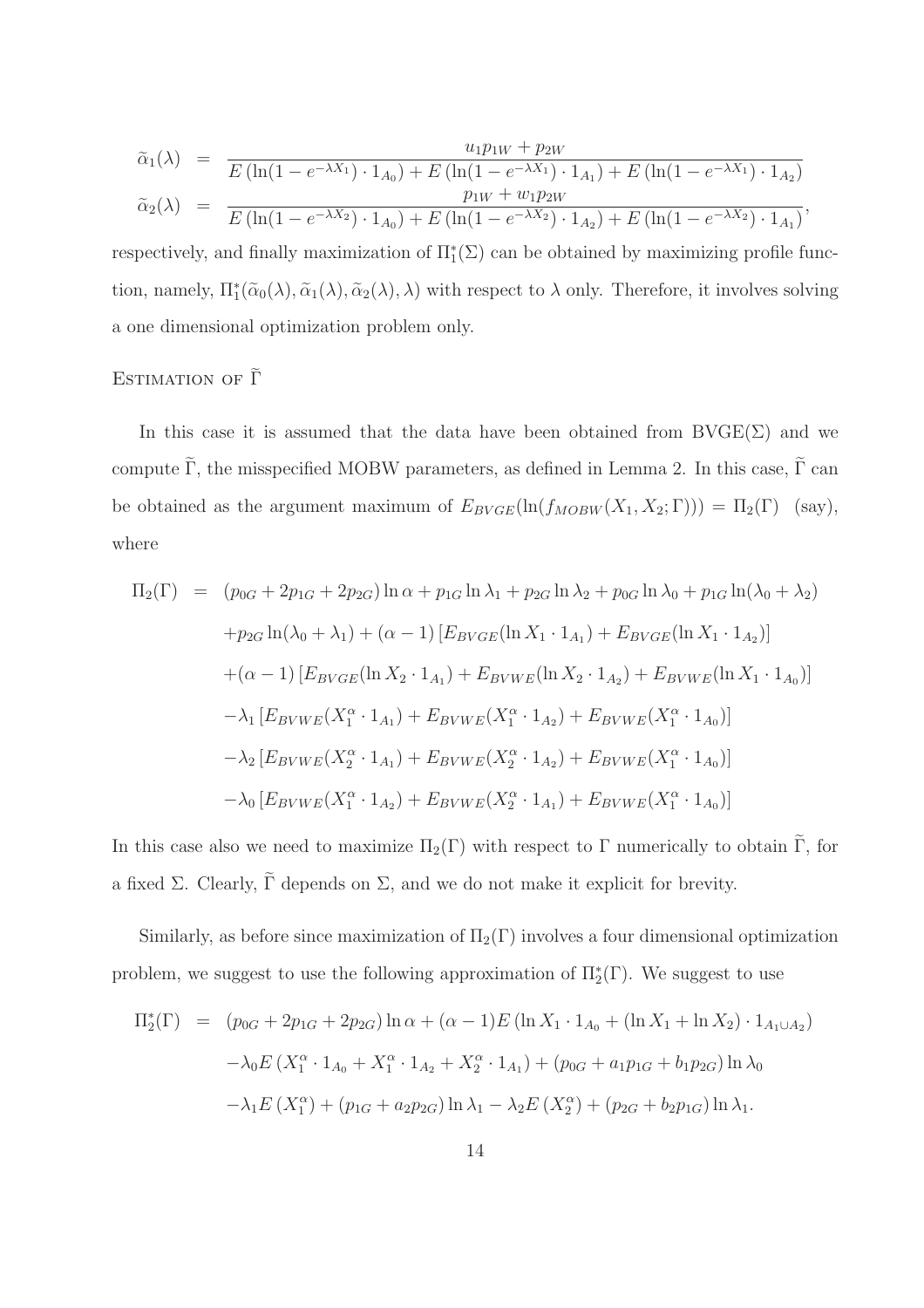Here

$$
a_1 = \frac{\alpha_1}{\alpha_0 + \alpha_1}
$$
,  $a_2 = \frac{\alpha_0}{\alpha_0 + \alpha_2}$ ,  $b_1 = \frac{\alpha_2}{\alpha_0 + \alpha_2}$ ,  $b_2 = \frac{\alpha_0}{\alpha_0 + \alpha_2}$ ,

 $p_{0G}, p_{1G}, p_{2G}$  are same as defined before. The expressions of the different expectations are provided in the Appendix.

It may be similarly observed as before that

$$
\Pi_2^*(\Gamma) = \lim_{n \to \infty} \frac{1}{n} E\left(l_{pseudo}(\alpha, \lambda_0, \lambda_1, \lambda_2 \mid (X_{1i}, X_{2i}); i = 1, \cdots, n)\right),\tag{21}
$$

where  $(X_{1i}, X_{2i}) \sim \text{BVGE}(\alpha_0, \alpha_1, \alpha_2, \lambda)$ . The explicit expression of  $l_{pseudo}(\cdot)$  is available in Kundu and Dey (2009).

The maximization of  $\Pi_2^*(\Gamma)$  with respect to  $\Gamma$  can be performed quite easily. For fixed  $\alpha$ the maximization  $\Pi_2^*(\Gamma)$  with respect to  $\lambda_1$ ,  $\lambda_2$  and  $\lambda_0$ , can be obtained for

$$
\tilde{\lambda}_1 = \frac{p_{1G} + b_2 p_{2G}}{E(X_1^{\alpha})}
$$
\n
$$
\tilde{\lambda}_2 = \frac{p_{2G} + a_2 p_{1G}}{E(X_2^{\alpha})}
$$
\n
$$
\tilde{\lambda}_0 = \frac{p_{0G} + a_1 p_{1G} + b_1 p_{2G}}{E(X_1^{\alpha} \cdot 1_{A_0}) + E(X_1^{\alpha} \cdot 1_{A_2}) + E(X_2^{\alpha} \cdot 1_{A_1})},
$$

respectively, and finally the maximization  $\Pi_2^*(\Gamma)$  can be performed by maximizing the profile function  $\Pi_2^*(\alpha, \lambda_0(\alpha), \lambda_1(\alpha), \lambda_2(\alpha))$  with respect to  $\alpha$  only.

### 6 Numerical Results

In this section we perform some numerical experiments to observe how these asymptotic results work for different sample sizes, and for different parameter values. All these computations are performed at the Indian Institute of Technology Kanpur, using Intel(R) Core(TM)2 Quad CPU Q9550 2.83GHz, 3.23 GB RAM machines. The programs are written in R software(2.8.1). They can be obtained from the authors on request. We compute PCS based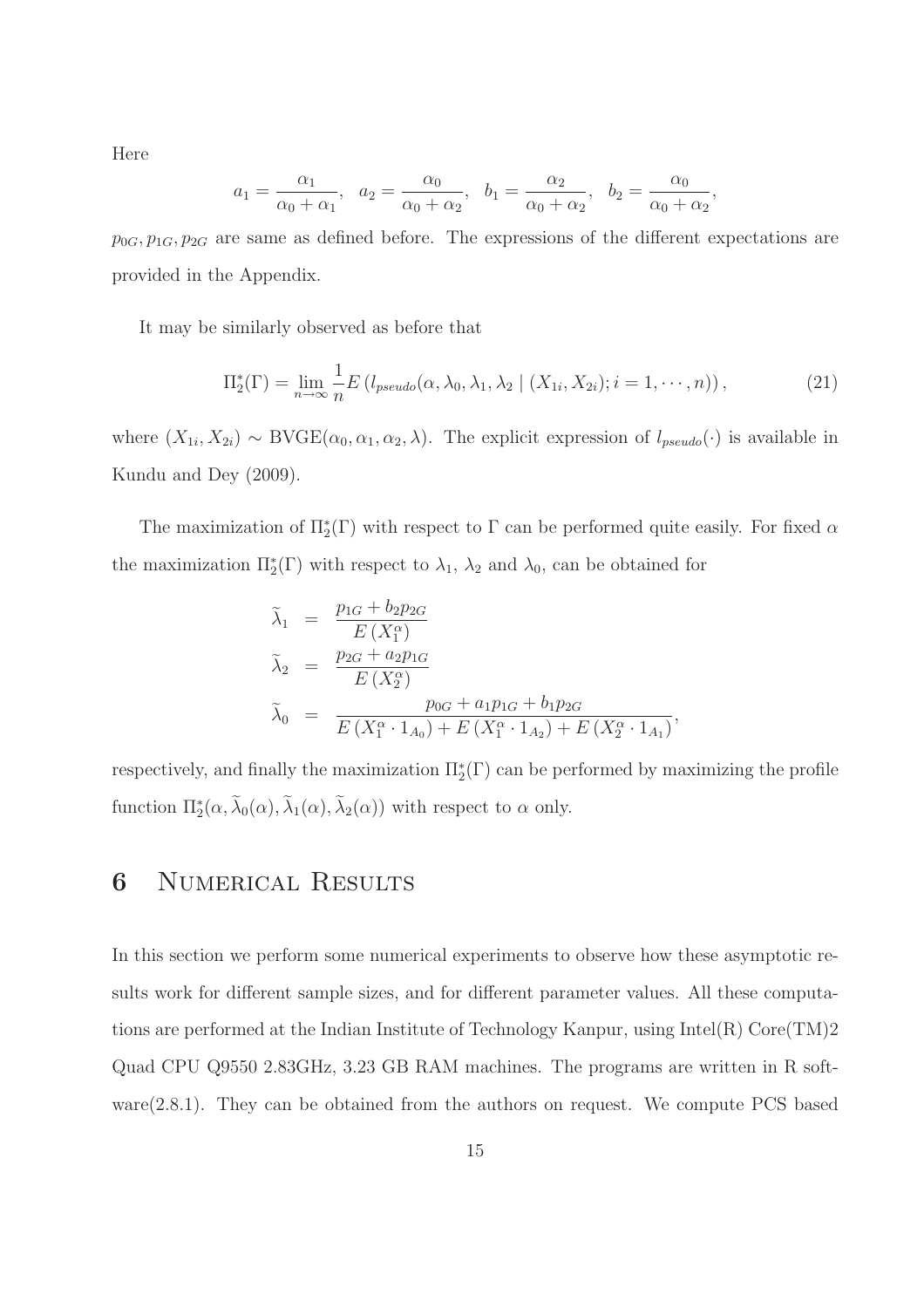on Monte Carlo simulation(MC), and also based on the asymptotic results. We replicate the process 1000, times and compute the proportion of correct selection. For computing the PCS based on asymptotic results, first we compute the misspecified parameters and based on those misspecified parameters we compute the PCS.

#### CASE 1: PARENT DISTRIBUTION IS MOBW

In this case we consider the following parameter sets;

Set 1:  $\alpha = 2.0, \lambda_0 = 1.0, \lambda_1 = 1.0, \lambda_2 = 1.0;$  Set 2:  $\alpha = 1.5, \lambda_0 = 1.0, \lambda_1 = 1.0, \lambda_2 = 1.0;$ Set 3:  $\alpha = 1.5$ ,  $\lambda_0 = 0.5$ ,  $\lambda_1 = 0.5$ ,  $\lambda_2 = 0.5$ ; Set 4:  $\alpha = 1.5$ ,  $\lambda_0 = 2.0$ ,  $\lambda_1 = 1.0$ ,  $\lambda_2 = 1.5$ , and different sample sizes namely  $n = 20, 40, 60, 80, 100$ . For each parameter set and for each sample size, we have generated the sample from MOBW distribution. Then we compute the MLEs of the unknown parameters and the associated log-likelihood values, assuming that the data are coming from MOBW or BVGE distribution. In computing the MLEs of the unknown parameters, we have used the EM algorithm as suggested in Kundu and Dey (2009) and Kundu and Gupta (2009) respectively. Finally based on the maximized log-likelihood values we decide whether we have made the correct decision or not. We replicate the process 1000 times, and compute the proportion of correct selection. The results are reported in the first rows of the Tables 1 to 4.

Table 1: Probability of correct selection based on Monte Carlo (MC) simulations and based on asymptotic distribution (AD) for parameter Set 1.

| n  | 20 | 40                                        | 60 | 80 | 100    |
|----|----|-------------------------------------------|----|----|--------|
| МC |    | $0.9255$   $0.9808$   $0.9953$   $0.9987$ |    |    | 0.9997 |
| AD |    | $0.9346$   $0.9837$   $0.9956$   $0.9987$ |    |    | 0.9996 |

Now to compare these results with the corresponding asymptotic results, first we compute the misspecified parameters for each parameter set, and they are presented in the following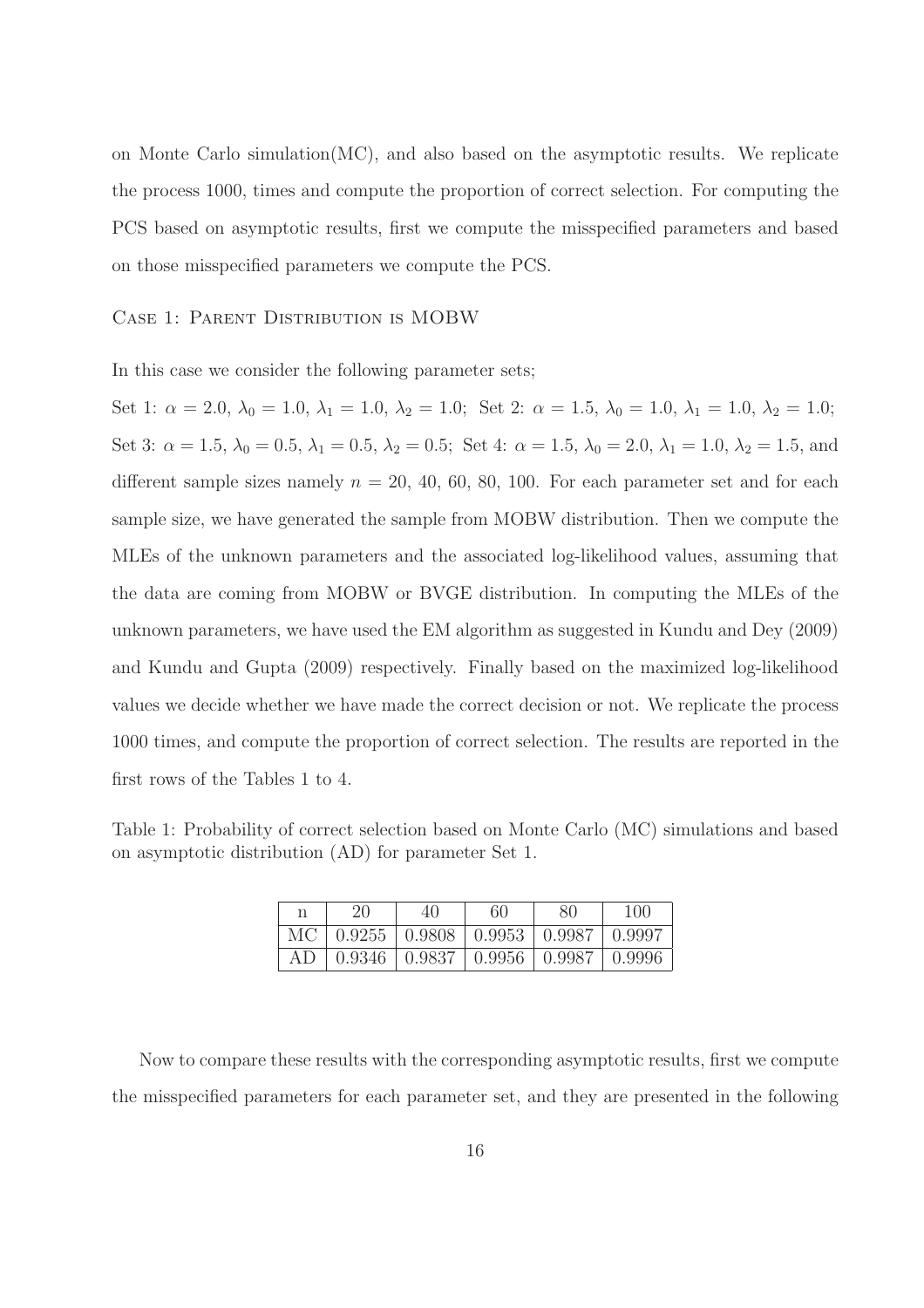Table 2: Probability of correct selection based on Monte Carlo (MC) simulations and based on asymptotic distribution (AD) for parameter Set 2.

| n | -20                                             | 40 | 60 | 80 | 100 |
|---|-------------------------------------------------|----|----|----|-----|
|   | MC   0.9255   0.9808   0.9953   0.9987   0.9997 |    |    |    |     |
|   | AD   0.9212   0.9772   0.9928   0.9976   0.9992 |    |    |    |     |

Table 3: Probability of correct selection based on Monte Carlo (MC) simulations and based on asymptotic distribution (AD) for parameter Set 3.

| n | 20 | 40                                                        | 60 | 80 | 100 |
|---|----|-----------------------------------------------------------|----|----|-----|
|   |    | MC   $0.9073$   $0.9749$   $0.9914$   $0.9979$   $0.9989$ |    |    |     |
|   |    | AS 0.9204 0.9767 0.9926 0.9975 0.9992                     |    |    |     |

Table 5. In each case we need to compute  $AM_{MOBW}$  and  $AV_{MOBW}$ , as defined in Theorem 1. Since the exact expressions of  $AM_{MOBW}$  and  $AV_{MOBW}$  are quite complicated, we have used simulation consistent estimates of  $AM_{MOBW}$  and  $AV_{MOBW}$ , which can be obtained very easily. The simulation consistent estimators of  $AM_{MOBW}$  and  $AV_{MOBW}$  are obtained using 10,000 replications, and they are reported in Table 6

Now using Theorem 1, based on the asymptotic distribution of  $T$ , the discrimination statistic, we compute the probability of correct selection, *i.e.*  $P(T > 0)$  for different sample sizes. The results are reported in the second rows of Tables 1 to 4 for all the parameter sets. It is very interesting to observe that for the bivariate case, even for small sample sizes the probability of correct selections are very high, and the asymptotic results match very well with the simulated results.

#### Case 2: Parent Distribution is BVGE

In this case we consider the following parameter sets;

Set 5:  $\alpha_0 = 1.5$ ,  $\alpha_1 = 2.0$ ,  $\alpha_2 = 1.0$ ,  $\lambda = 1.0$ ; Set 6:  $\alpha_0 = 1.0$ ,  $\alpha_1 = 1.0$ ,  $\alpha_2 = 1.0$ ,  $\lambda = 1.0$ ;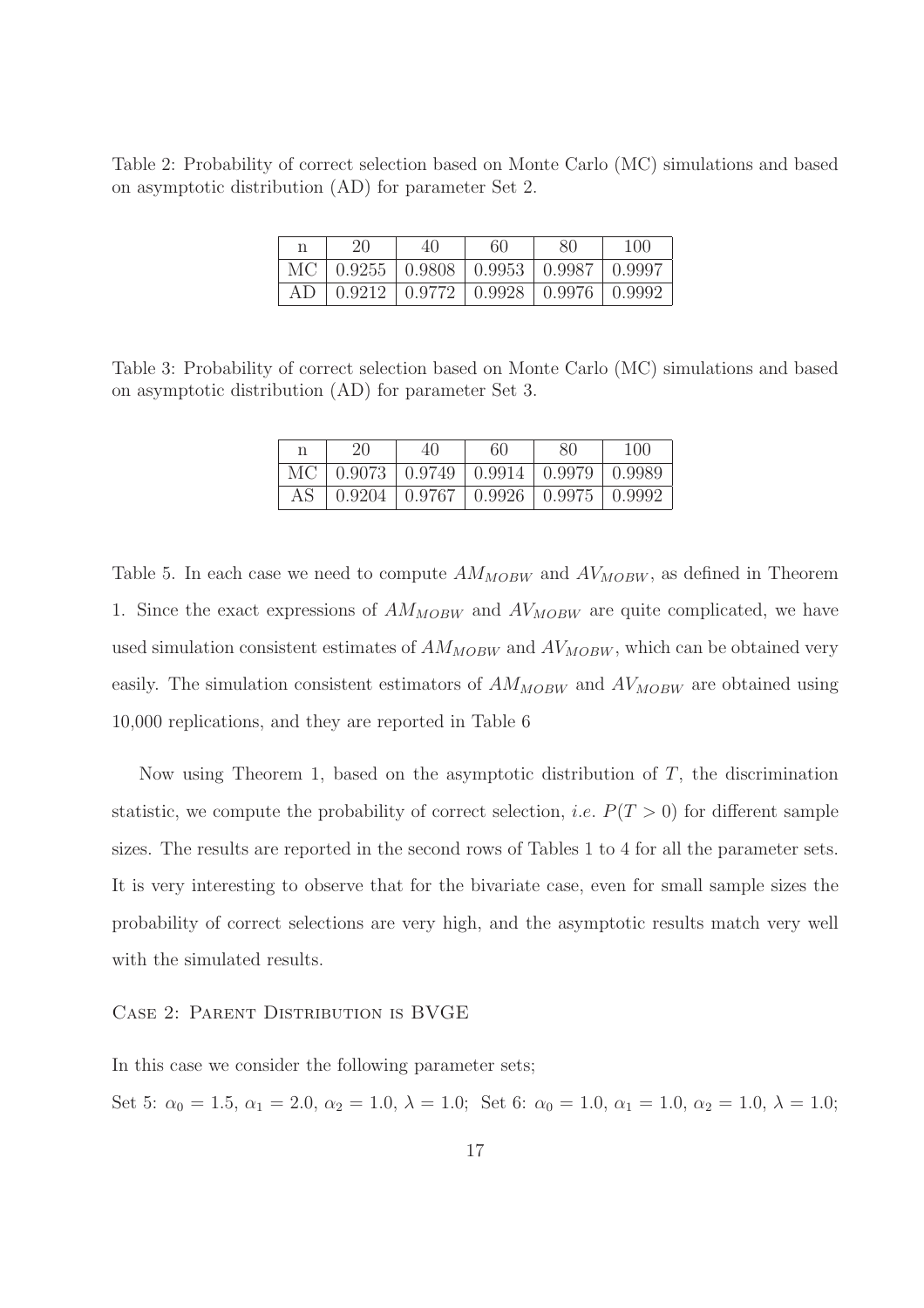Table 4: Probability of correct selection based on Monte Carlo (MC) simulations and based on asymptotic distribution (AD) for parameter Set 4.

| -20                                             | 40 | 60 | 80 | 100 |
|-------------------------------------------------|----|----|----|-----|
| MC   0.8834   0.9587   0.9843   0.9952   0.9973 |    |    |    |     |
| AS   0.8996   0.9648   0.9866   0.9947   0.9979 |    |    |    |     |

Table 5: Misspecified parameter values  $\tilde{\Sigma}$  for different parameter sets.

| Set                         | $\alpha_1$ | $\tilde{\alpha}_2$ | $\alpha_0$ |      |
|-----------------------------|------------|--------------------|------------|------|
|                             | 1.5098     | 1.5098             | 1.6228     | 2.81 |
| $\mathcal{D}_{\mathcal{L}}$ | 0.8853     | 0.8853             | 0.9458     | 2.35 |
| 3                           | 0.8908     | 0.8908             | 0.9600     | 1.49 |
| 4                           | 1.3393     | 1.0782             | 0.7362     | 3.10 |

Set 7:  $\alpha_0 = 2.0, \alpha_1 = 2.0, \alpha_2 = 2.0, \lambda = 1.0;$  Set 8:  $\alpha_0 = 1.5, \alpha_1 = 1.5, \alpha_2 = 1.5, \lambda = 1.0,$ and the same sample sizes as in Case 1. In this case we generate the sample from BVGE, and using the same procedure as before we compute the proportion of correct selection. The results are reported in the first rows of the Tables 7 to 10.

Now to compute the asymptotic probability of correct selection, first we compute the misspecified parameters as suggested in section 5, and they are reported in Table 11. We also report simulated consistent estimates of  $AM_{BVGE}$  and  $AV_{BVGE}$  in Table 12.

Now similarly as before, based on the asymptotic distribution of  $T$ , as provided in Theorem 2, we compute the probability of correct selection in this case, *i.e.*  $P(T < 0)$  for different sample sizes. We report the results in the second rows of Tables 7 to 10 for all the parameter sets. In this case also, it observed that the asymptotic results match extremely well with the simulated results.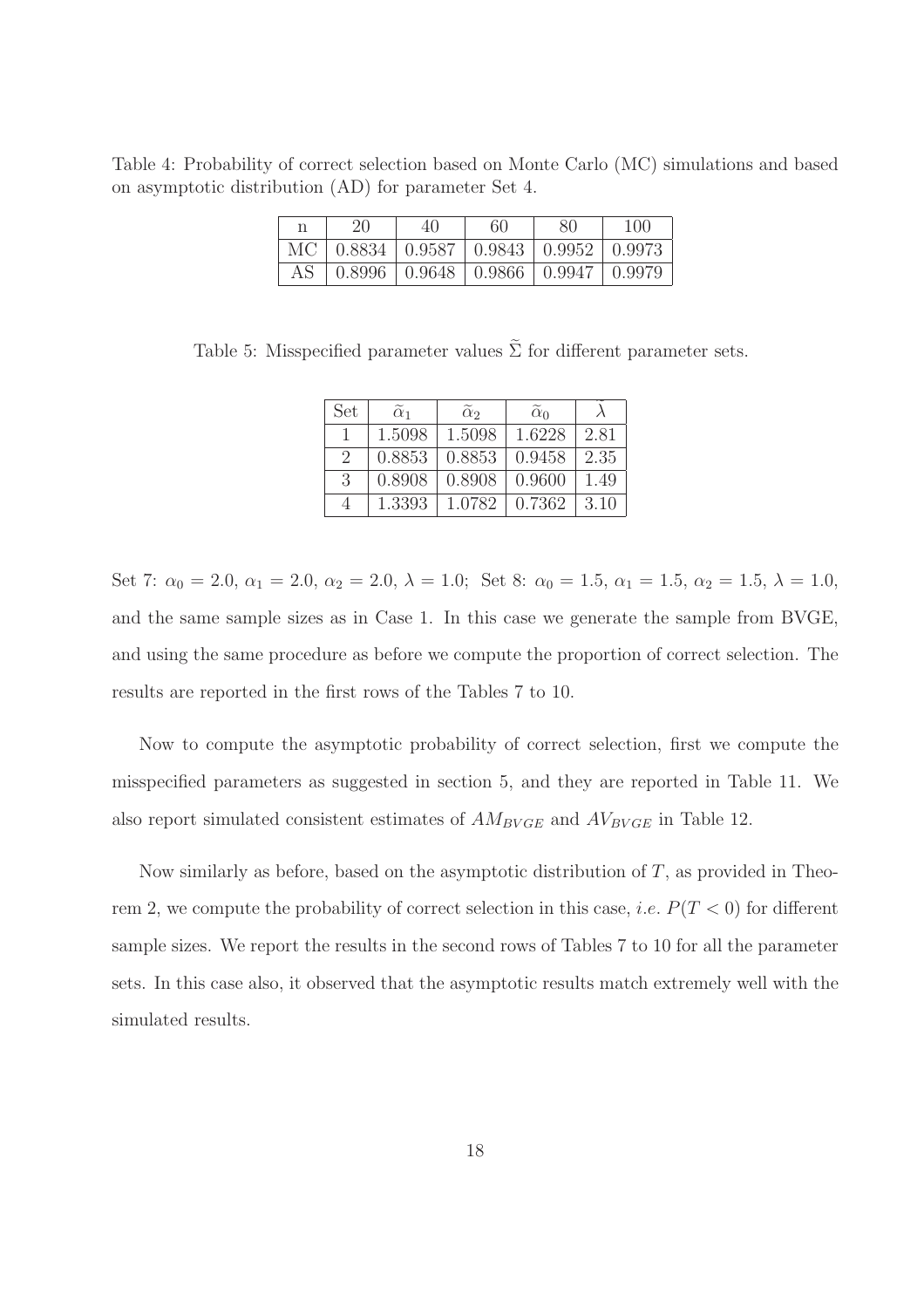| Set      | $AM_{MOBW}$ | AV <sub>MOBW</sub> |
|----------|-------------|--------------------|
|          | 0.2346      | 0.4823             |
| $\Omega$ | 0.1982      | 0.3936             |
| 3        | 0.2297      | 0.4317             |
|          | 0.1762      | 0.4317             |

Table 6:  $AM_{MOBW}$  and  $AV_{MOBW}$  for different parameter sets.

Table 7: Probability of correct selection based on Monte Carlo (MC) simulations and based on asymptotic distribution (AD) for parameter Set 5.

| n | 20                                                        | 40 | 60 | 80 | 100 |
|---|-----------------------------------------------------------|----|----|----|-----|
|   | MC   $0.9195$   $0.9797$   $0.9935$   $0.9986$   $0.9993$ |    |    |    |     |
|   | AS   0.9330   0.9830   0.9953   0.9986   0.9996           |    |    |    |     |

### 7 Data Analysis :

In this section we present the analysis of a real data set for illustrative purposes. These data are from the National Football League (NFL), American Football, matches played on three consecutive weekends in 1986. It has been originally published in 'Washington Post'.

In this bivariate data set, the variables are the 'game time' to the first points scored by kicking the ball between goal posts  $(X_1)$  and the 'game time' to the first points scored by moving the ball into the end zone  $(X_2)$ . These times are of interest to a casual spectator who wants to know how long one has to wait to watch a touchdown or to a spectator who is interested only at the beginning stages of a game. The data (scoring times in minutes and seconds) are represented in Table 13. We have analyzed the data by converting the seconds to the decimal minutes, i.e. 2:03 has been converted to 2.05.

The variables  $X_1$  and  $X_2$  have the following structure: (i)  $X_1 \lt X_2$  means that the first score is a field goal, (ii)  $X_1 = X_2$  means the first score is a converted touchdown, (iii)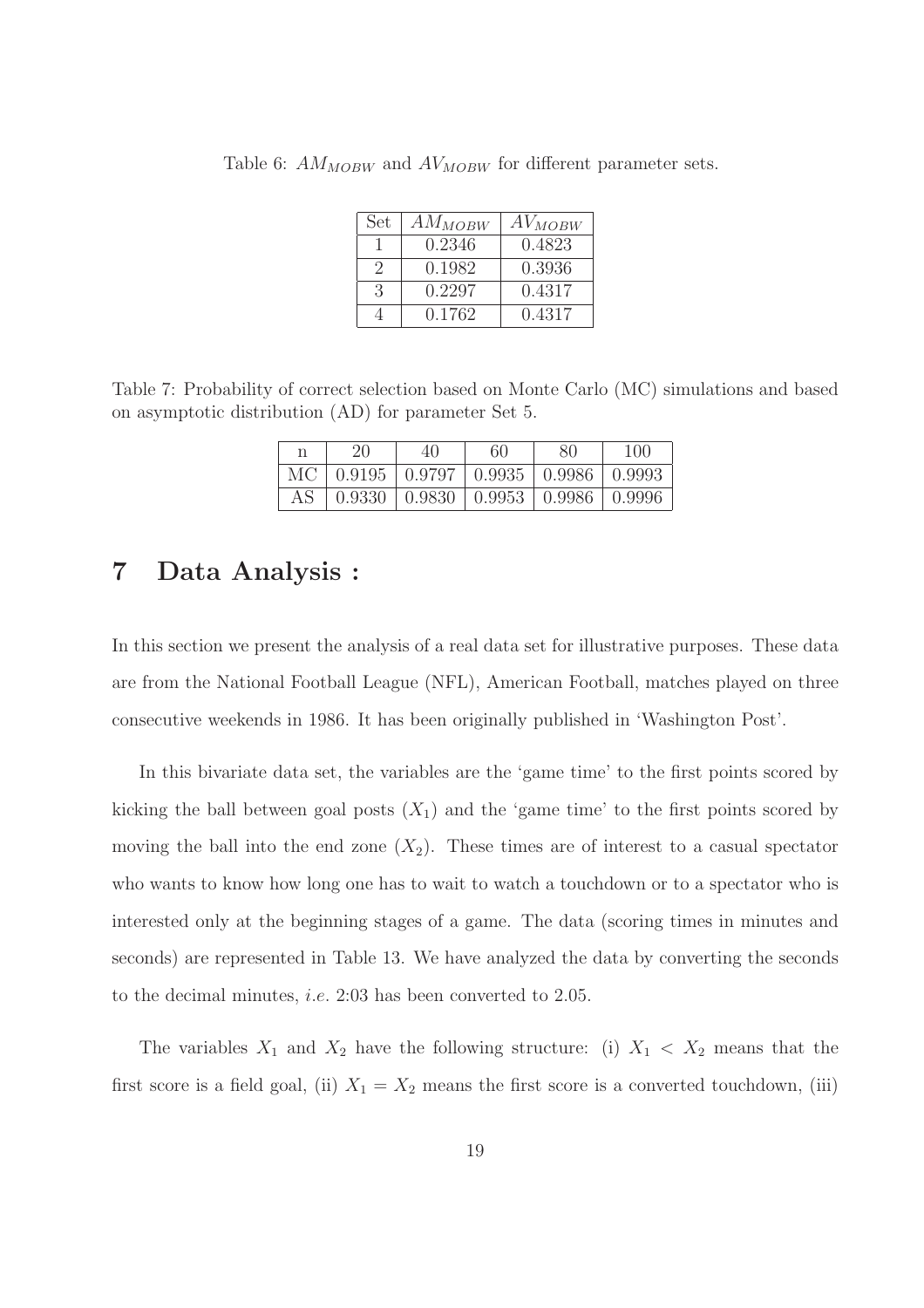Table 8: Probability of correct selection based on Monte Carlo (MC) simulations and based on asymptotic distribution (AD) for parameter Set 6.

| 20                                                        | 40 | 60 | 80 | 100 |
|-----------------------------------------------------------|----|----|----|-----|
| MC   $0.9001$   $0.9701$   $0.9892$   $0.9962$   $0.9984$ |    |    |    |     |
| AS   0.9153   0.9741   0.9914   0.9970   0.9989           |    |    |    |     |

Table 9: Probability of correct selection based on Monte Carlo (MC) simulations and based on asymptotic distribution (AD) for parameter Set 7.

| n  | 20                                                        | 40                                                       | 60 | 80 | 100 |
|----|-----------------------------------------------------------|----------------------------------------------------------|----|----|-----|
|    | MC   $0.9189$   $0.9811$   $0.9944$   $0.9987$   $0.9994$ |                                                          |    |    |     |
| AS |                                                           | $0.9347 \mid 0.9837 \mid 0.9955 \mid 0.9987 \mid 0.9996$ |    |    |     |

 $X_1 > X_2$  means the first score is an unconverted touchdown or safety. In this case the ties are exact because no 'game time' elapses between a touchdown and a point-after conversion attempt. Therefore, it is clear that in this case  $X_1 = X_2$  occurs with positive probability, and some singular distribution should be used to analyze this data set.

If we define the following random variables:

 $U_1$  = time to first field goal  $U_2 \ \, = \ \,$  time to first safety or unconverted touch<br>down  $U_0$  = time to first converted touchdown,

then,  $X_1 = \min\{U_0, U_1\}$  and  $X_2 = \min\{U_0, U_2\}$ . Therefore,  $(X_1, X_2)$  has a similar structure as the Marshall-Olkin bivariate exponential model. Csorgo and Welsh (1989) analyzed the data using the Marshall-Olkin bivariate exponential model but concluded that it does not work well, because  $X_2$  may be exponential but  $X_1$  is not. In fact it is observed that the empirical hazard functions of both  $X_1$  and  $X_2$  are increasing functions.

Since both MOBW and BVGE can have increasing marginal hazard functions, we fit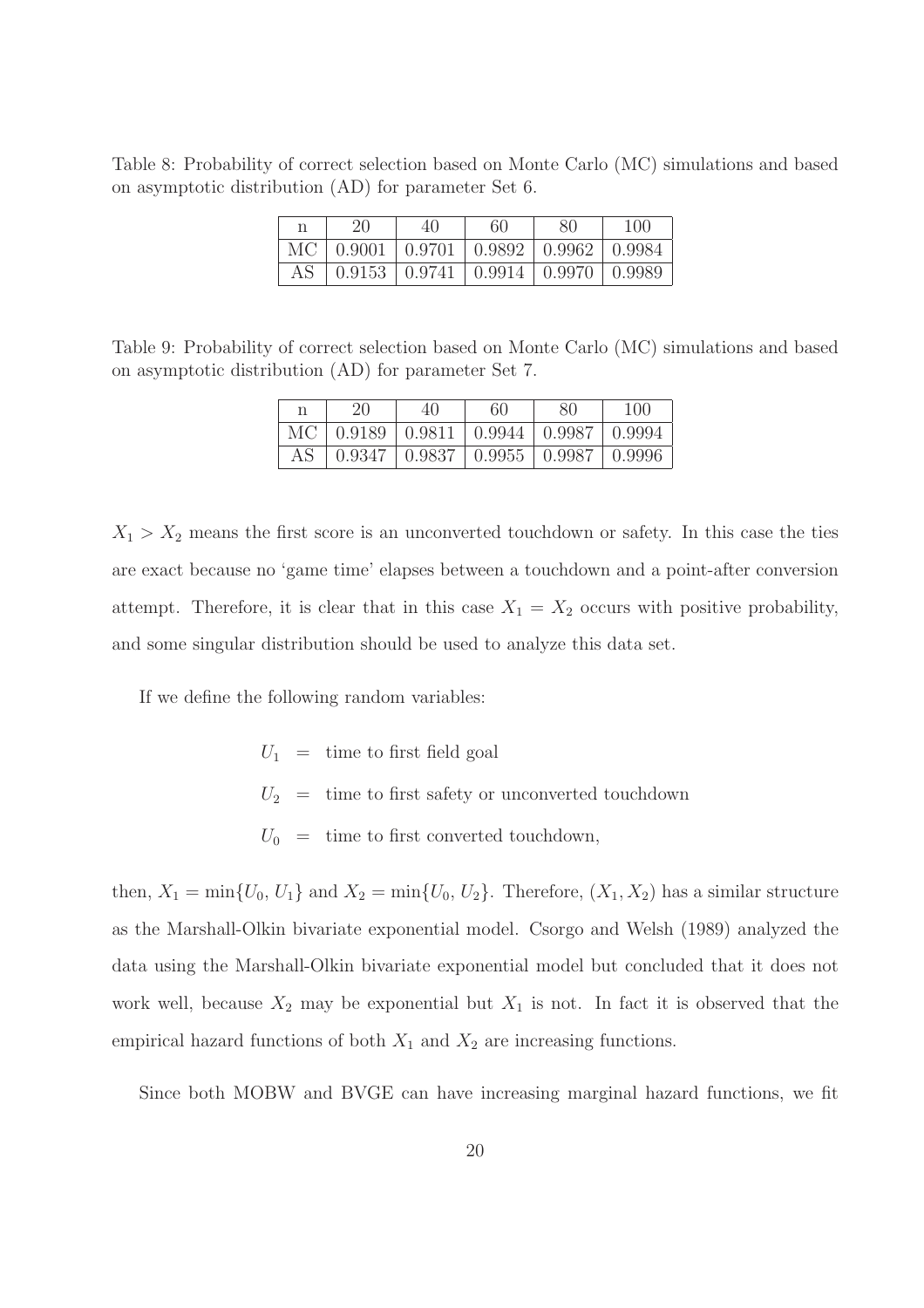Table 10: Probability of correct selection based on Monte Carlo (MC) simulations and based on asymptotic distribution (AD) for parameter Set 8.

| n | 20                                                        | 40 | 60 | 80 | 100 |
|---|-----------------------------------------------------------|----|----|----|-----|
|   | MC   $0.9096$   $0.9768$   $0.9929$   $0.9975$   $0.9991$ |    |    |    |     |
|   | AS   0.9299   0.9816   0.9947   0.9984   0.9995           |    |    |    |     |

Table 11: Misspecified parameter values  $\tilde{\Gamma}$  for different parameter sets.

| Set           | $\tilde{\alpha}$ | $\lambda_0$ | $\lambda_1$ | λ2            |
|---------------|------------------|-------------|-------------|---------------|
| $\frac{5}{2}$ | 1.6199           | 0.1732      | 0.1137      | 0.1992        |
| 6             | 1.4199           | 0.2575      | 0.2418      | 0.2418        |
| $\mathcal{S}$ | 1.8200           | 0.1123      | 0.1050      | 0.1050        |
| $\mathcal{R}$ | 1.6199           | 0.1665      | 0.1553      | $\mid 0.1553$ |

both the models to the data set. For MOBW distribution using EM algorithm as suggested in Kundu and Dey (2009), we compute the MLEs of the unknown parameters as  $\hat{\alpha} = 1.2889$ ,  $\hat{\lambda}_0 = 11.2073, \hat{\lambda}_1 = 8.3572, \hat{\lambda}_2 = 0.4720,$  and the associated 95% confidence intervals are (1.0372, 1.5406), (5.7213, 16.6932),(2.5312, 14.1831), (-0.4872, 1.4314) respectively. The corresponding log-likelihood value is 47.8041. In case of BVGE distribution using the EM algorithm as suggested in Kundu and Gupta (2009), we obtained the MLEs of the unknown parameters as  $\hat{\alpha}_0 = 1.1628$ ,  $\hat{\alpha}_1 = 0.0558$ ,  $\hat{\alpha}_2 = 0.5961$ ,  $\hat{\lambda} = 9.5634$ , and the associated 95% confidence intervals are (0.6991, 1.6266), (-0.0205, 0.1322), (0.2751, 0.9171) and (6.5298, 12.5970) respectively. The corresponding log-likelihood value is 38.0042. Therefore, based on the log-likelihood values we prefer to use the MOBW model rather than BVGE model to analyze this data set.

Now to compute the probability of correct selection in this case, we perform non-parametric bootstrap. The histogram of the bootstrap sample of the discrimination statistics is provided in Figure 3. Based on one thousand bootstrap replications, it is observed that the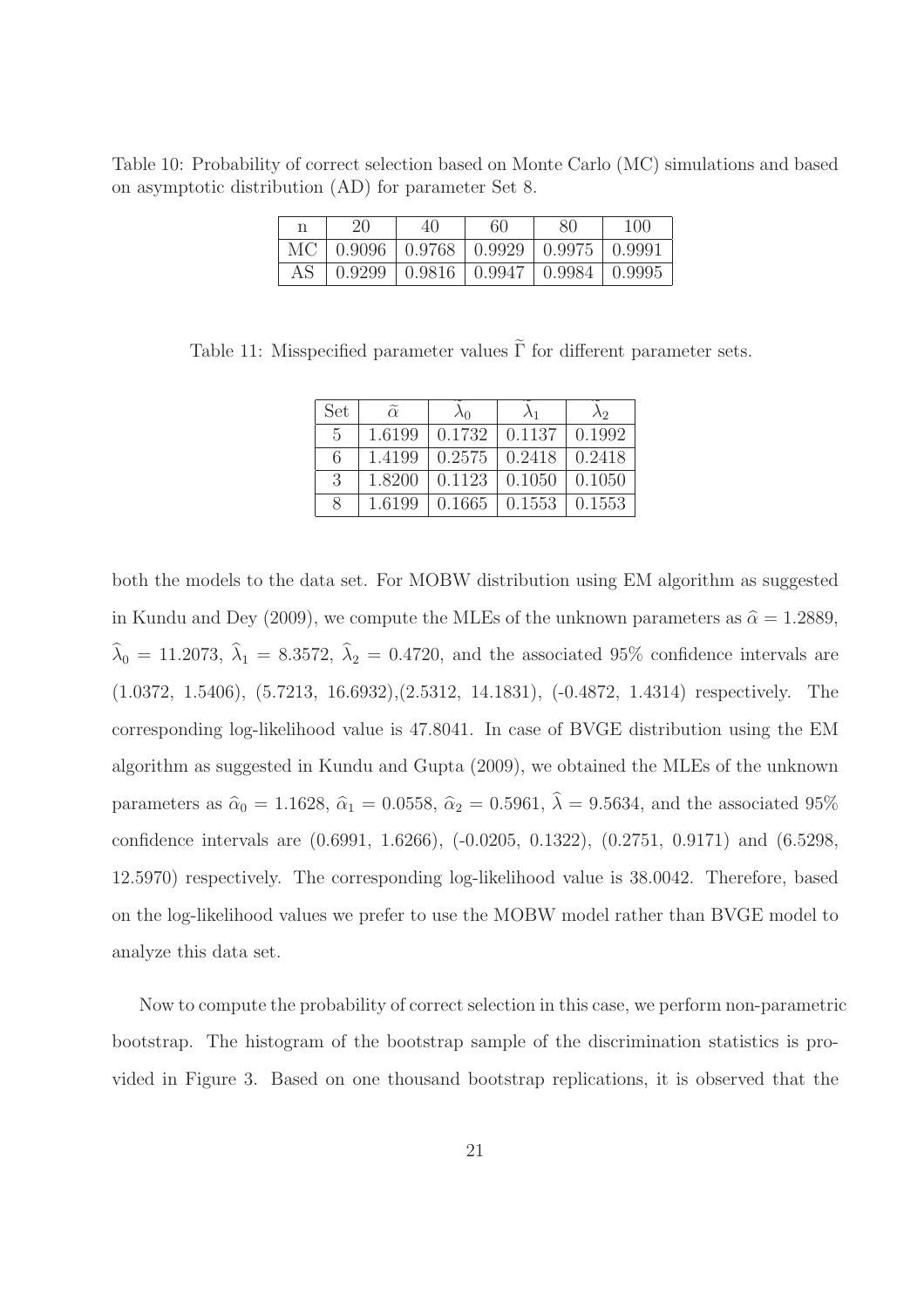Table 12:  $AM_{MOBW}$  and  $AV_{MOBW}$  for different parameter sets.

| Set | $AM_{MOBW}$ | AV <sub>MOBW</sub> |
|-----|-------------|--------------------|
| 5   | 0.2224      | 0.4406             |
| 6   | 0.1967      | 0.4095             |
| 3   | 0.2316      | 0.4692             |
|     | 0.2128      | 0.4157             |

| $X_1$ | $X_2$ | $X_1$ | $X_2$ | $X_1$ | $X_2$ |
|-------|-------|-------|-------|-------|-------|
|       |       |       |       |       |       |
| 2:03  | 3:59  | 5:47  | 25:59 | 10:24 | 14:15 |
| 9:03  | 9:03  | 13:48 | 49:45 | 2:59  | 2:59  |
| 0:51  | 0:51  | 7:15  | 7:15  | 3:53  | 6:26  |
| 3:26  | 3:26  | 4:15  | 4:15  | 0:45  | 0:45  |
| 7:47  | 7:47  | 1:39  | 1:39  | 11:38 | 17:22 |
| 10:34 | 14:17 | 6:25  | 15:05 | 1:23  | 1:23  |
| 7:03  | 7:03  | 4:13  | 9:29  | 10:21 | 10:21 |
| 2:35  | 2:35  | 15:32 | 15:32 | 12:08 | 12:08 |
| 7:14  | 9:41  | 2:54  | 2:54  | 14:35 | 14:35 |
| 6:51  | 34:35 | 7:01  | 7:01  | 11:49 | 11:49 |
| 32:27 | 42:21 | 6:25  | 6:25  | 5:31  | 11:16 |
| 8:32  | 14:34 | 8:59  | 8:59  | 19:39 | 10:42 |
| 31:08 | 49:53 | 10:09 | 10:09 | 17:50 | 17:50 |
| 14:35 | 20:34 | 8:52  | 8:52  | 10:51 | 38:04 |

Table 13: American Football League (NFL) data

probability of correct selection is 0.98.

# 8 CONCLUSION

In this paper we have considered discrimination between two singular bivariate distributions namely, MOBW and BVGE distributions. Both the distributions have singular part and absolute continuous part. The difference of the maximized log-likelihood values has been used as the discrimination statistic. We have obtained the asymptotic distribution of the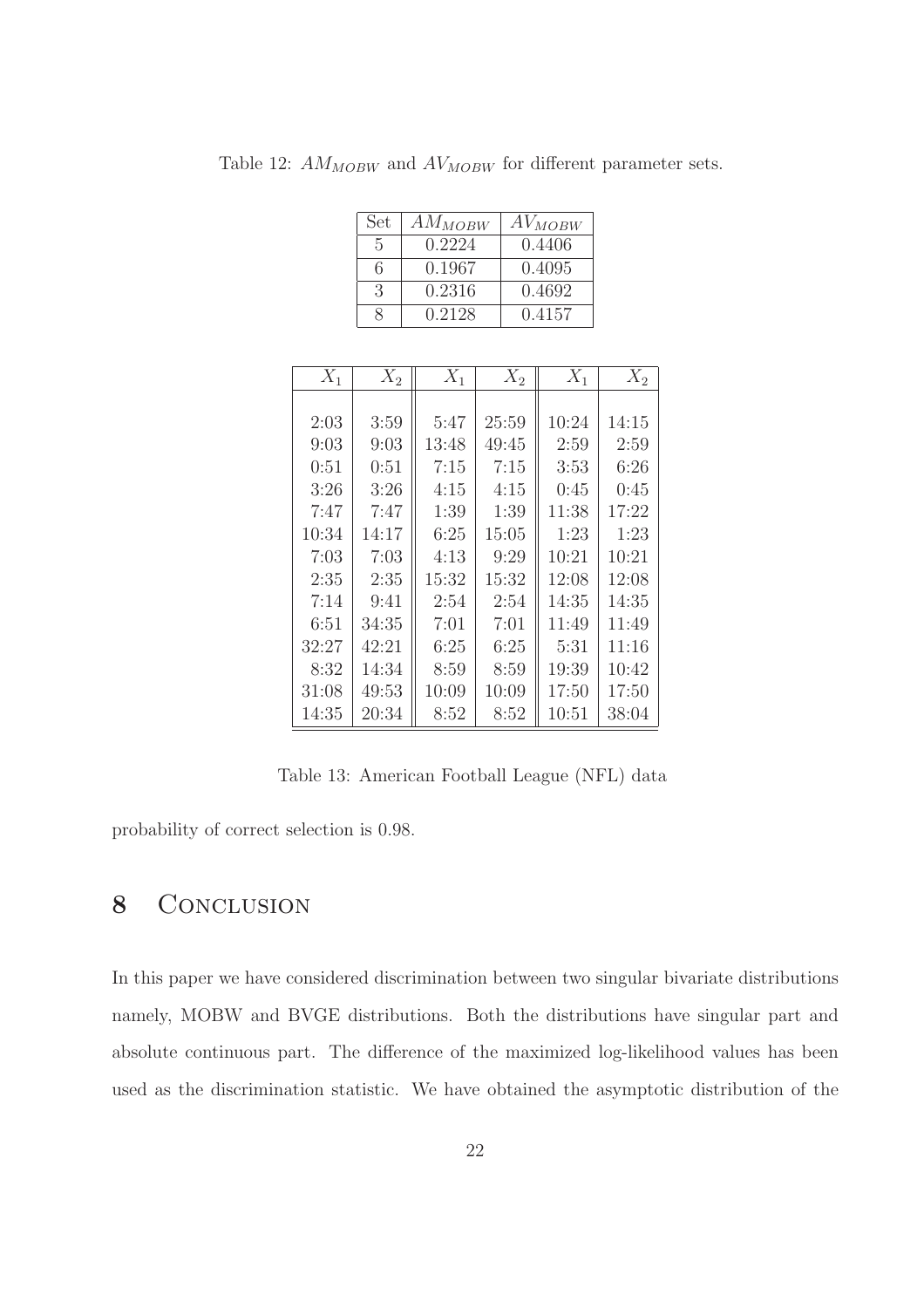

Figure 3: Histogram of the bootstrap sample of the discrimination statistic.

discrimination statistic, which can be used to compute the asymptotic probability of correct selection. Monte Carlo simulations are performed to see the behavior of the proposed method. It is known that the discrimination between Weibull and generalized exponential distributions is quite difficult, see Gupta and Kundu (2003), but in this paper it is observed that the discrimination between MOBW and BVGE is relatively much easier. Even with small sample sizes the probability of correct selection is quite high. Moreover the asymptotic probability of correct selection matches very well with the simulated probability of correct selection even for moderate sample sizes. We have performed the analysis of a data set, and computed the probability of correct selection using non-parametric bootstrap method. Although we do not have any theoretical results, it seems non-parametric bootstrap method also can be used quite effectively in computing the probability of correct selection in this case. More work is needed in this direction.

### Appendix :

To prove Theorem 1, we need the following Lemma 1. Here  $\stackrel{a.s.}{\rightarrow}$  means converges almost surely.

LEMMA 1: Under the assumption that data are from  $BVWE(\alpha, \lambda_0, \lambda_1, \lambda_2)$ , as  $n \to \infty$ , we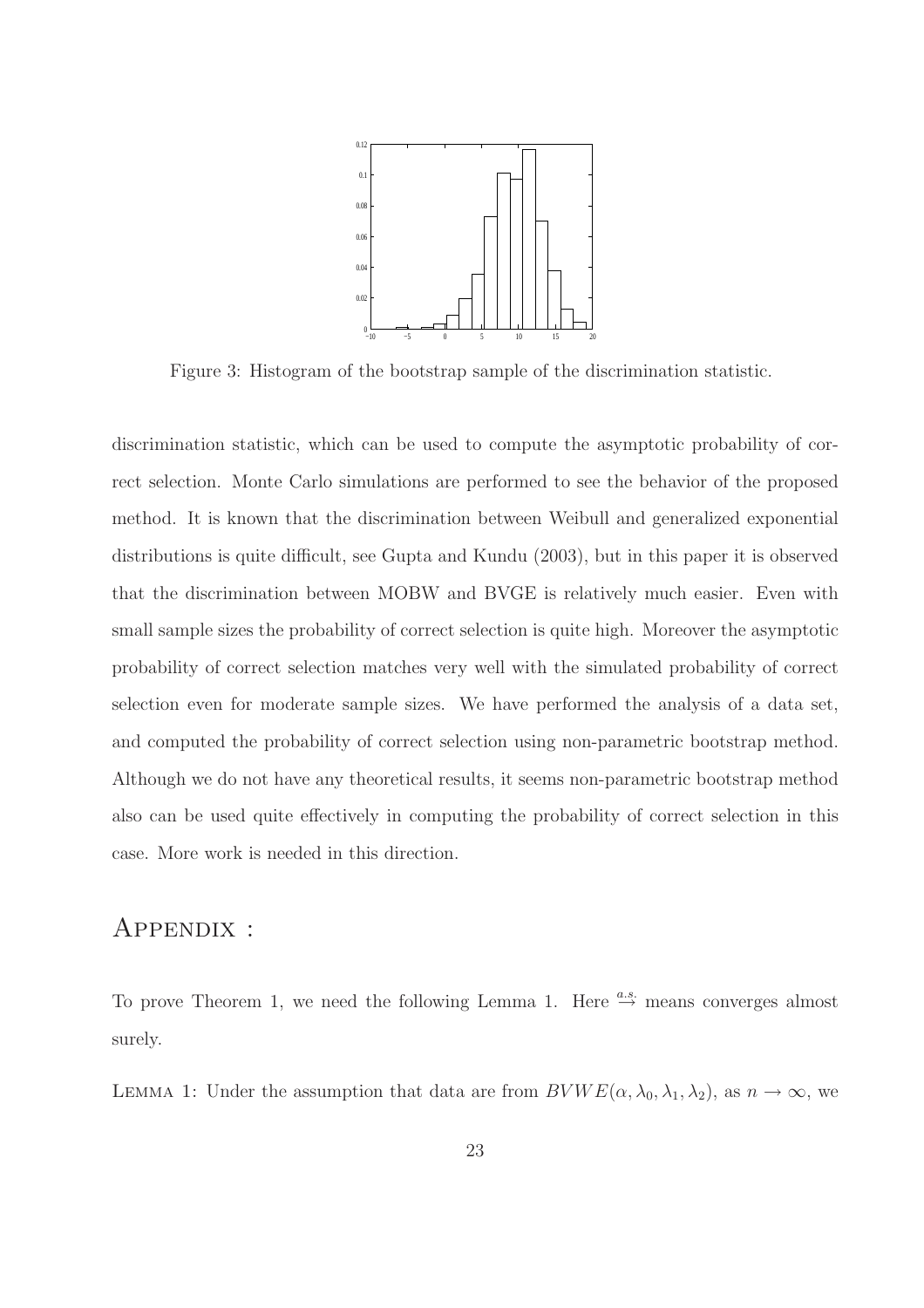have

(i) 
$$
\hat{\alpha} \xrightarrow{a.s.} \alpha, \hat{\lambda}_0 \xrightarrow{a.s.} \lambda_0, \hat{\lambda}_1 \xrightarrow{a.s.} \lambda_1
$$
 and  $\hat{\lambda}_2 \xrightarrow{a.s.} \lambda_2$  where for  $\Gamma = (\alpha, \lambda_0, \lambda_1, \lambda_2)$   

$$
E_{MOBW}(\ln(f_{MOBW}(X_1, X_2; \Gamma))) = \max_{\bar{\Gamma}} E_{MOBW}(\ln(f_{MOBW}(X_1, X_2; \bar{\Gamma})))
$$
(22)

(ii)  $\hat{\alpha}_0 \stackrel{a.s}{\longrightarrow} \tilde{\alpha}_0$ ,  $\hat{\alpha}_1 \stackrel{a.s}{\longrightarrow} \tilde{\alpha}_1$ ,  $\hat{\alpha}_2 \stackrel{a.s}{\longrightarrow} \tilde{\alpha}_2$ ,  $\hat{\lambda} \stackrel{a.s}{\longrightarrow} \tilde{\lambda}$ , where for  $\Sigma = (\alpha_0, \alpha_1, \alpha_2, \lambda)$ ,

$$
E_{MOBW}(\ln(f_{BVGE}(X_1, X_2; \tilde{\Sigma}))) = \max_{\Sigma} E_{MOBW}(\ln(f_{BVGE}(X_1, X_2; \Sigma)))
$$
 (23)

It may be noted that  $\tilde{\Sigma}$  may depend on Γ, but we do not make it explicit for brevity.

(iii) If we denote

$$
T^* = L_2(\alpha, \lambda_0, \lambda_1, \lambda_2) - L_1(\tilde{\alpha}_0, \tilde{\alpha}_1, \tilde{\alpha}_2, \tilde{\lambda})
$$

then  $n^{-\frac{1}{2}}[T - E_{MOBW}(T)]$  is asymptotically equivalent to  $n^{-\frac{1}{2}}[T^* - E_{MOBW}(T^*)]$ 

PROOF OF LEMMA 1: It is quite standard and it follows along the same line as the proof of Lemma 2.2 of White (1982), and it is avoided. ī

PROOF OF THEOREM 1: Using Central limit theorem and part (ii) of Lemma 1, it follows that  $n^{-\frac{1}{2}} [T^* - E_{BVWE}(T^*)]$  is asymptotically normally distributed with mean zero and variance  $V_{MOBW}(T^*)$ . Therefore, using part (iii) of Lemma 1, the result immediately follows. 

To prove Theorem 2, and for defining the misspecified parameter  $\tilde{\Gamma}$  we need the following Lemma 2, whose proof is same as the proof of Lemma 1. П

LEMMA 2: Suppose the data follow  $BVGE(\alpha_0, \alpha_1, \alpha_2, \lambda)$ , as  $n \to \infty$ , we have

(i) 
$$
\hat{\alpha}_0 \xrightarrow{a.s.} \alpha_0
$$
,  $\hat{\alpha}_1 \xrightarrow{a.s.} \alpha_1$ ,  $\hat{\alpha}_2 \xrightarrow{a.s.} \alpha_2$  and  $\hat{\lambda} \to \lambda$  where

$$
E_{BVGE}(\ln(f_{BVGE}(X_1, X_2; \Sigma))) = \max_{\overline{\Sigma}} E_{BVGE}(\ln(f_{BVGE}(X_1, X_2; \overline{\Sigma})))
$$
\n(24)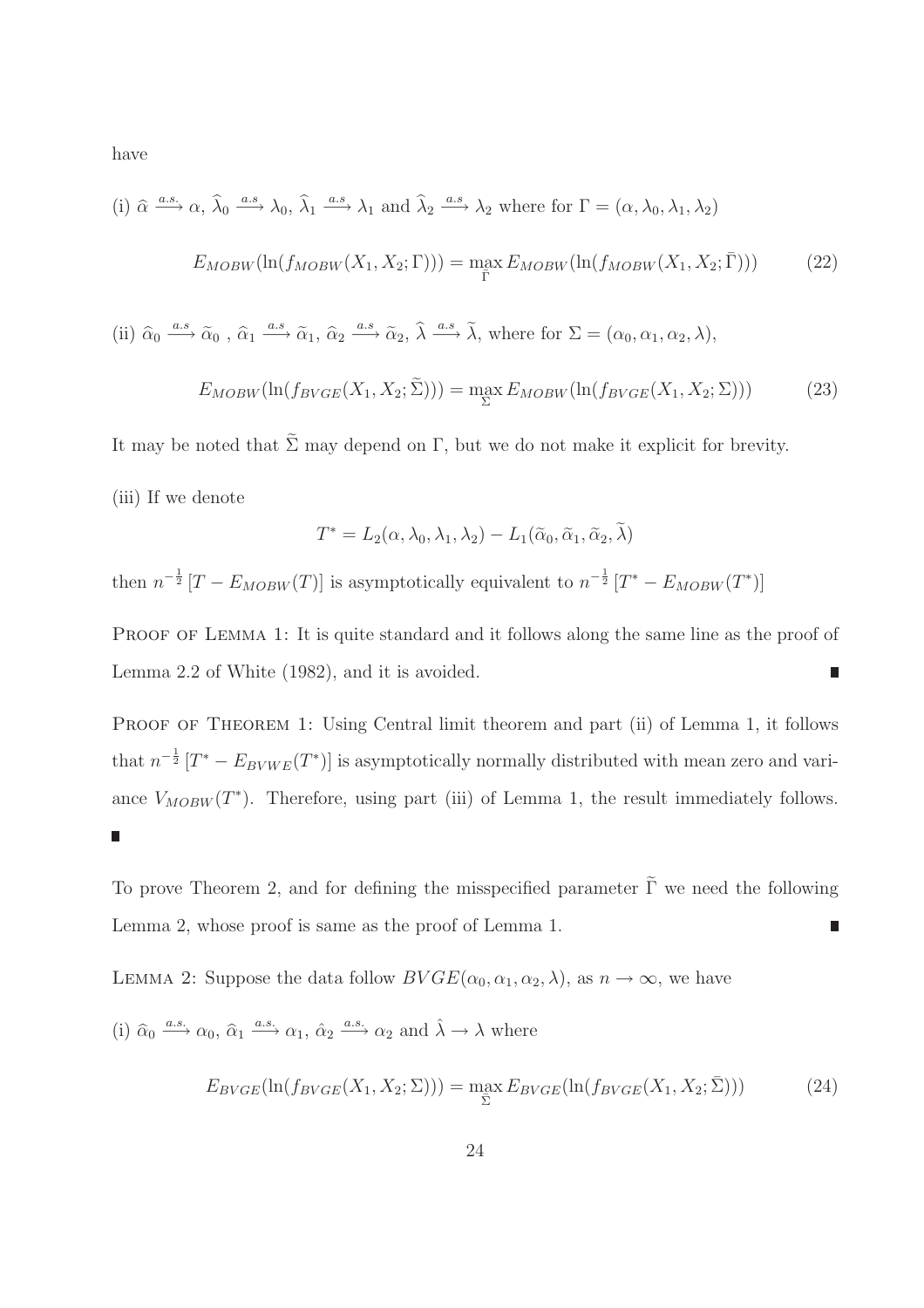(ii) 
$$
\hat{\alpha} \xrightarrow{a.s} \tilde{\alpha}, \hat{\lambda}_0 \xrightarrow{a.s} \tilde{\lambda}_0, \hat{\lambda}_1 \xrightarrow{a.s} \tilde{\lambda}_1, \hat{\lambda}_2 \xrightarrow{a.s} \tilde{\lambda}_2
$$
, where  $\tilde{\Gamma} = (\tilde{\alpha}, \tilde{\lambda}_0, \tilde{\lambda}_1, \tilde{\lambda}_2)$   

$$
E_{BVGE}(\ln(f_{MOBW}(X_1, X_2; \tilde{\Gamma}))) = \max_{\Gamma} E_{BVGE}(\ln(f_{MOBW}(X_1, X_2; \Gamma)))
$$
(25)

Here also  $\tilde{\Gamma}$  depend on  $\Sigma$ , but we do not make it explicit for brevity.

(iii) If we denote

$$
T_* = L_2(\widetilde{\alpha}, \widetilde{\lambda}_0, \widetilde{\lambda}_1, \widetilde{\lambda}_2) - L_1(\alpha_0, \alpha_1, \alpha_2, \lambda)
$$

then  $n^{-\frac{1}{2}}[T - E_{BVGE}(T)]$  is asymptotically equivalent to  $n^{-\frac{1}{2}}[T_{*} - E_{BVGE}(T^{*})]$ 

PROOF OF THEOREM 2: Along the same line as the Proof of Lemma 1, it also follows using Lemma 2.  $\Box$ 

The following Lemmas will be useful in computing the different expected values needed in  $\Pi_1^*(\Sigma)$  and in  $\Pi_2^*(\Gamma)$ . Here  $1_{A_0}$ ,  $1_{A_1}$  and  $1_{A_2}$  are same as defined before.

Lemma A.1: Let  $W_0 \sim \text{GE}(\alpha_0 + \alpha_1 + \alpha_2, \lambda), W_1 \sim \text{GE}(\alpha_0 + \alpha_1, \lambda), W_2 \sim \text{GE}(\alpha_0 + \alpha_2, \lambda)$ and  $(X_1, X_2) \sim \text{BVGE}(\alpha_0, \alpha_1, \alpha_2, \lambda)$ . If  $g(\cdot)$  is any Borel measurable function, then

$$
E(g(X_1) \cdot 1_{A_1}) = E(g(W_1)) + \frac{\alpha_0 + \alpha_1}{\alpha_0 + \alpha_1 + \alpha_2} E(g(W_0)).
$$
  
\n
$$
E(g(X_1) \cdot 1_{A_2}) = \frac{\alpha_1}{\alpha_0 + \alpha_1 + \alpha_2} E(g(W_0)).
$$
  
\n
$$
E(g(X_1) \cdot 1_{A_0}) = E(g(X_2) \cdot 1_{A_0}) = \frac{\alpha_0}{\alpha_0 + \alpha_1 + \alpha_2} E(g(W_0)).
$$
  
\n
$$
E(g(X_2) \cdot 1_{A_1}) = \frac{\alpha_2}{\alpha_0 + \alpha_1 + \alpha_2} E(g(W_0)).
$$
  
\n
$$
E(g(X_2) \cdot 1_{A_2}) = E(g(W_2)) + \frac{\alpha_0 + \alpha_2}{\alpha_0 + \alpha_1 + \alpha_2} E(g(W_0)).
$$

PROOF OF LEMMA A.1: See Kundu and Gupta (2009).

Lemma A.2: Let  $Z_0 \sim \text{WE}(\alpha, \lambda_0 + \lambda_1 + \lambda_2), Z_1 \sim \text{WE}(\alpha, \lambda_0 + \lambda_1), Z_2 \sim \text{WE}(\alpha, \lambda_0 + \lambda_2)$ and  $(X_1, X_2) \sim \text{MOBW}(\alpha, \lambda_0, \lambda_1, \lambda_2)$ . If  $g(\cdot)$  is any Borel measurable function, then

$$
E(g(X_1) \cdot 1_{A_1}) = \frac{\lambda_1}{\lambda_0 + \lambda_1 + \lambda_2} E(g(Z_1)).
$$

П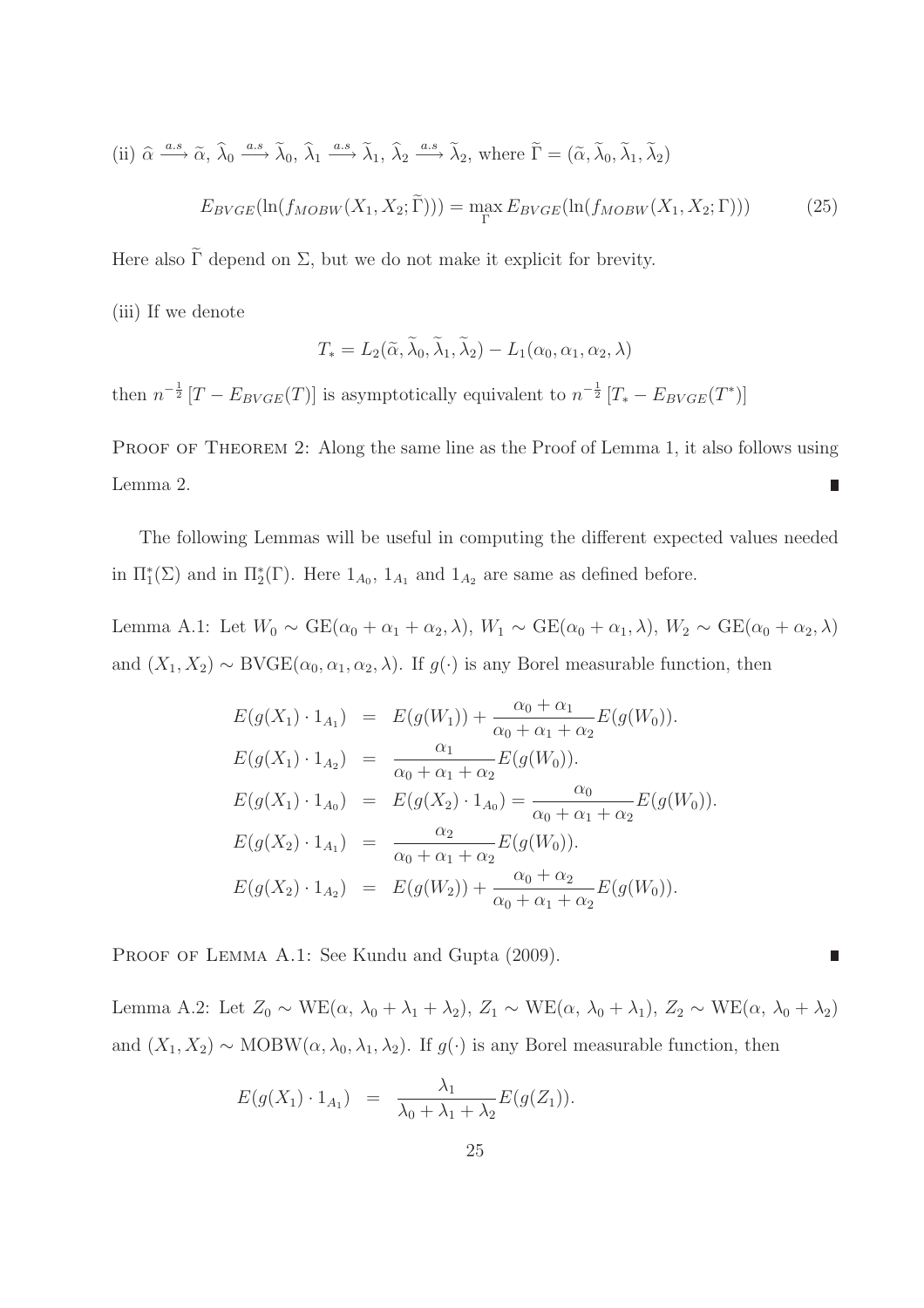$$
E(g(X_1) \cdot 1_{A_2}) = E(g(Z_1)) - \frac{\lambda_0 + \lambda_1}{\lambda_0 + \lambda_1 + \lambda_2} E(g(Z_0)).
$$
  
\n
$$
E(g(X_1) \cdot 1_{A_0}) = E(g(X_2) \cdot 1_{A_0}) = \frac{\lambda_0}{\lambda_0 + \lambda_1 + \lambda_2} E(g(Z_0)).
$$
  
\n
$$
E(g(X_2) \cdot 1_{A_1}) = E(g(Z_2)) - \frac{\lambda_0 + \lambda_2}{\lambda_0 + \lambda_1 + \lambda_2}.
$$
  
\n
$$
E(g(X_2) \cdot 1_{A_2}) = \frac{\lambda_2}{\lambda_0 + \lambda_1 + \lambda_2} E(g(Z_2)).
$$

PROOF OF LEMMA A.1: They can be obtained along the same line as in Lemma A.1.

# References

- [1] Atkinson, A. (1969), "A test for discriminating between models", Biometrika, vol. 56, 337 - 341.
- [2] Atkinson, A. (1970), "A method for discriminating between models (with discussions)", *Journal of the Royal Statistical Society*, Ser. B. vol. 32, 323 - 353.
- [3] Bain, L.J. and Englehardt, M. (1980), "Probability of correct selection of Weibull versus gamma based on likelihood ratio test", Communications in Statistics - Theory and Methods, vol. 9, 375 - 381.
- [4] Bemis, B., Bain, L.J. and Higgins, J.J. (1972), "Estimation and hypothesis testing for the parameters of a bivariate exponential distribution", Journal of the American Statistical Association, vol. 67, 927-929.
- [5] Cox, D. R. (1961), "Tests of separate families of hypotheses", Proceedings of the Fourth Berkley Symposium on Mathematical Statistics and Probability, Berkley, University of California Press, 105 - 123.
- [6] Cox, D.R. (1962), "Further results on tests of separate families of hypotheses", Journal of the Royal Statistical Society, Ser B, vol. 24, 406 - 424.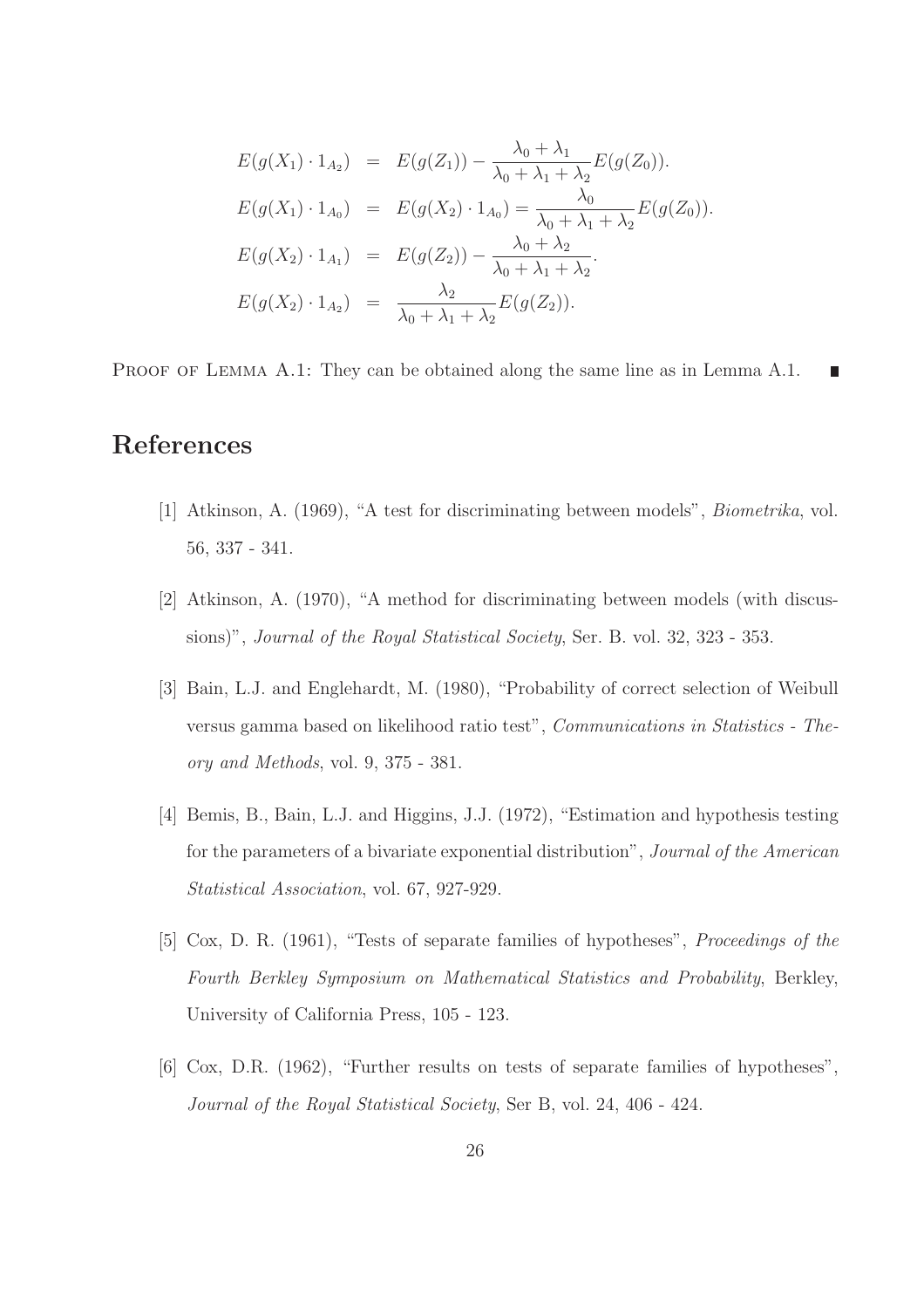- [7] Csorgo, S. and Welsh, A.H. (1989), "Testing for exponential and Marshall-Olkin distribution", Journal of Statistical Planning and Inference, vol. 23, 287 - 300.
- [8] Dey, A.K. and Kundu, D. (2009), "Discriminating among the log-normal, Weibull and generalized exponential distributions", IEEE Transactions on Reliability, vol. 58, 416-424.
- [9] Dey, A. K. and Kundu, D. (2010), "Discriminating between the log-normal and log-logistic distributions", Communications in Statistics - Theory and Methods, vol. 39, 280 - 292.
- [10] Gupta, R.D. and Kundu, D. (2003), "Discriminating between Weibull and generalized exponential distributions", Computational Statistics and Data Analysis, vol. 43, 179 - 196.
- [11] Gupta, R.D. and Kundu, D. (2006), "On the comparison of Fisher information of the Weibull and GE distributions", Journal of Statistical Planning and Inference, vol. 136, 3130 - 3144.
- [12] Gupta, R.D. and Kundu, D. (2007), "Generalized exponential distribution: existing methods and recent developments", Journal of the Statistical Planning and Inference, vol. 137, 3537 - 3547.
- [13] Kotz, S., Balakrishnan, N. and Johnson, N. (2000), *Continuous Multivariate Dis*tributions: Models And Applications, Wiley and Sons, New York.
- [14] Kundu D., Dey, A. K. (2009), "Estimating the parameters of the Marshall-Olkin bivariate Weibull distribution by EM algorithm", Computational Statistics and Data Analysis, vol. 53, 956-965.